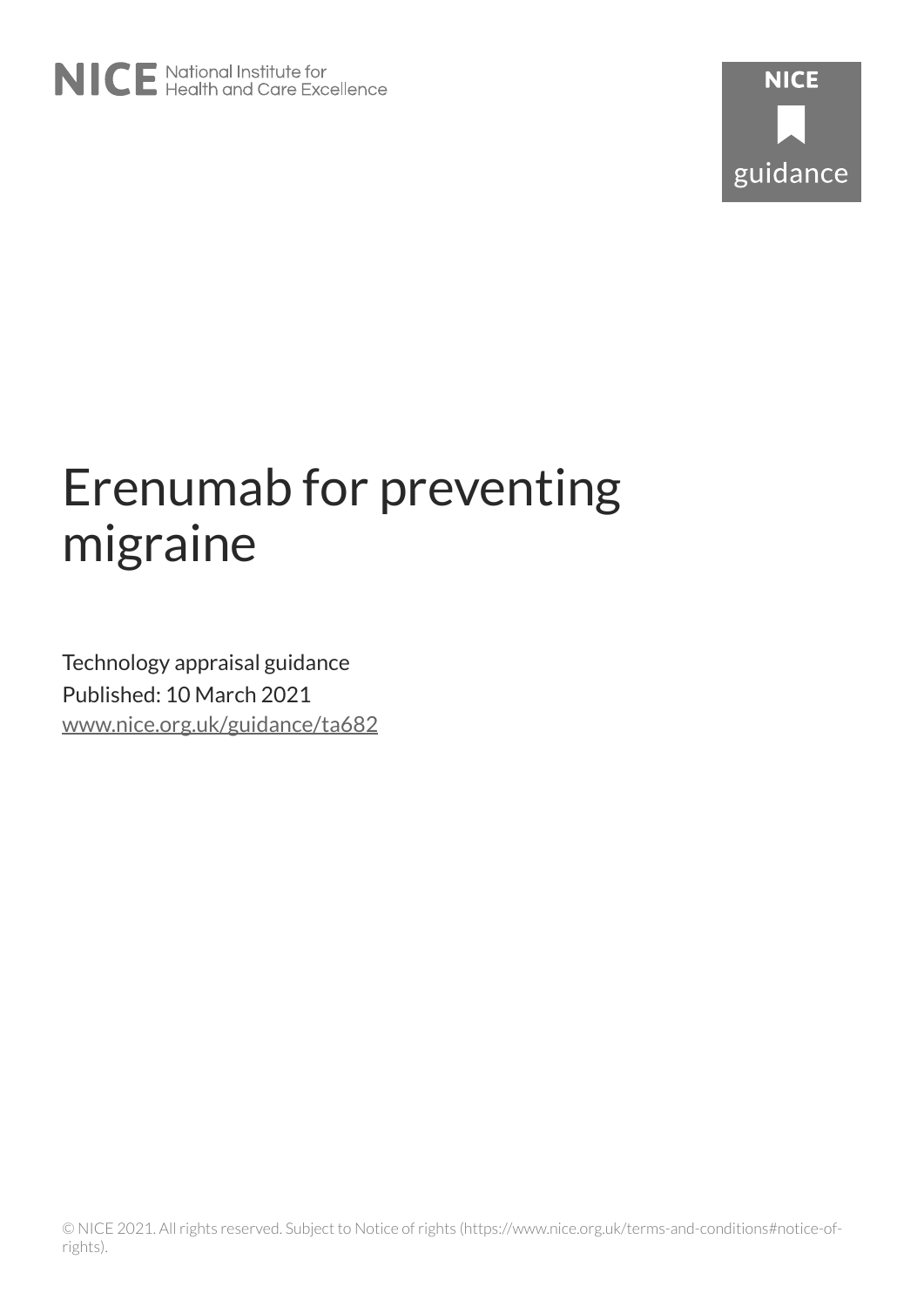# Your responsibility

The recommendations in this guidance represent the view of NICE, arrived at after careful consideration of the evidence available. When exercising their judgement, health professionals are expected to take this guidance fully into account, alongside the individual needs, preferences and values of their patients. The application of the recommendations in this guidance are at the discretion of health professionals and their individual patients and do not override the responsibility of healthcare professionals to make decisions appropriate to the circumstances of the individual patient, in consultation with the patient and/or their carer or guardian.

Commissioners and/or providers have a responsibility to provide the funding required to enable the guidance to be applied when individual health professionals and their patients wish to use it, in accordance with the NHS Constitution. They should do so in light of their duties to have due regard to the need to eliminate unlawful discrimination, to advance equality of opportunity and to reduce health inequalities.

Commissioners and providers have a responsibility to promote an environmentally sustainable health and care system and should [assess and reduce the environmental impact of implementing](https://www.nice.org.uk/about/who-we-are/sustainability)  [NICE recommendations w](https://www.nice.org.uk/about/who-we-are/sustainability)herever possible.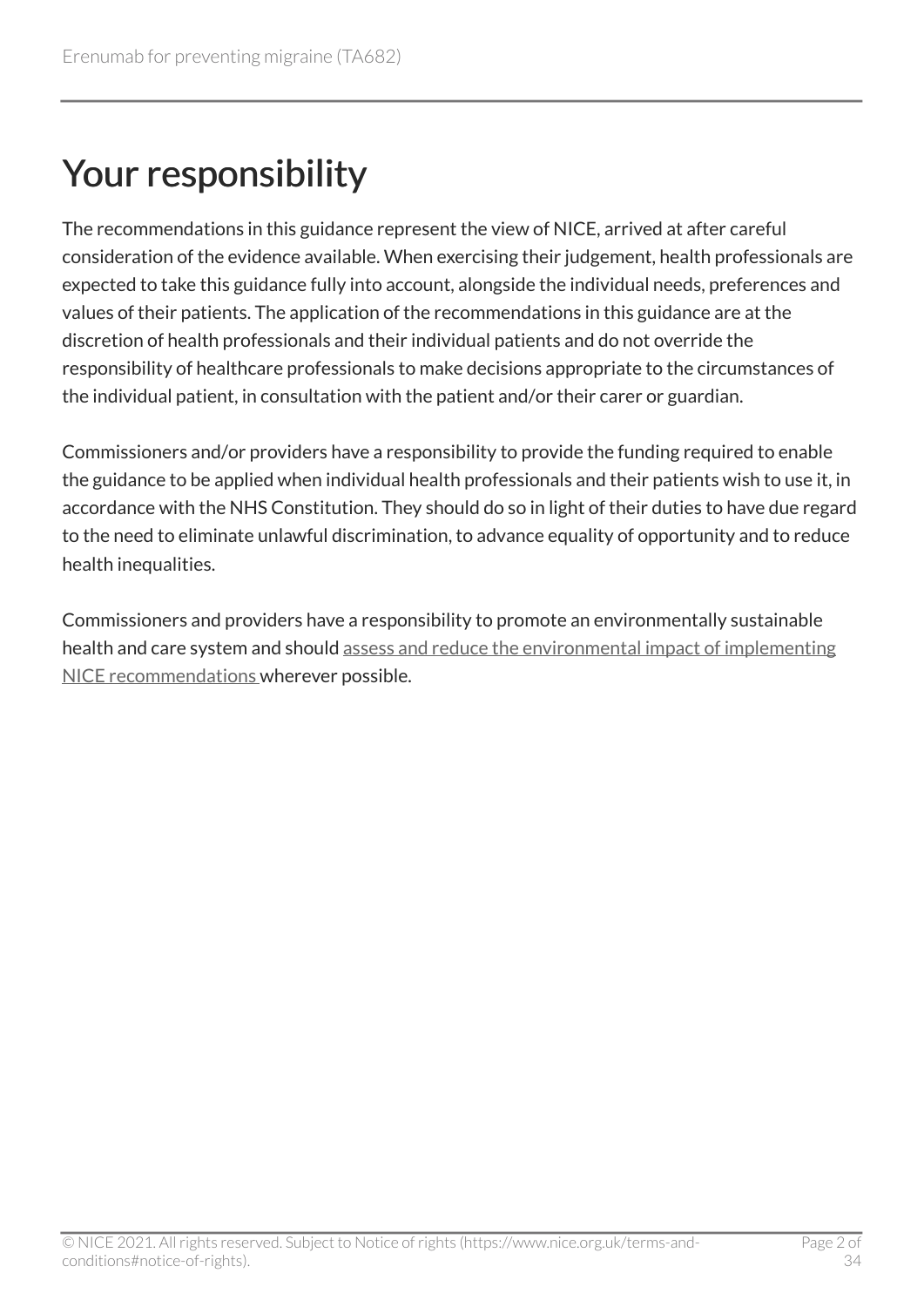# **Contents**

| $\overline{4}$ |
|----------------|
| 6              |
| 6              |
| 6              |
| 6              |
| 7              |
| $\overline{7}$ |
| 8              |
| 8              |
| 15             |
| 17             |
| 17             |
| 18             |
| 20             |
| 23             |
| 26             |
| 27             |
| 29             |
| 30             |
| 32             |
| 33             |
| 33             |
| 33             |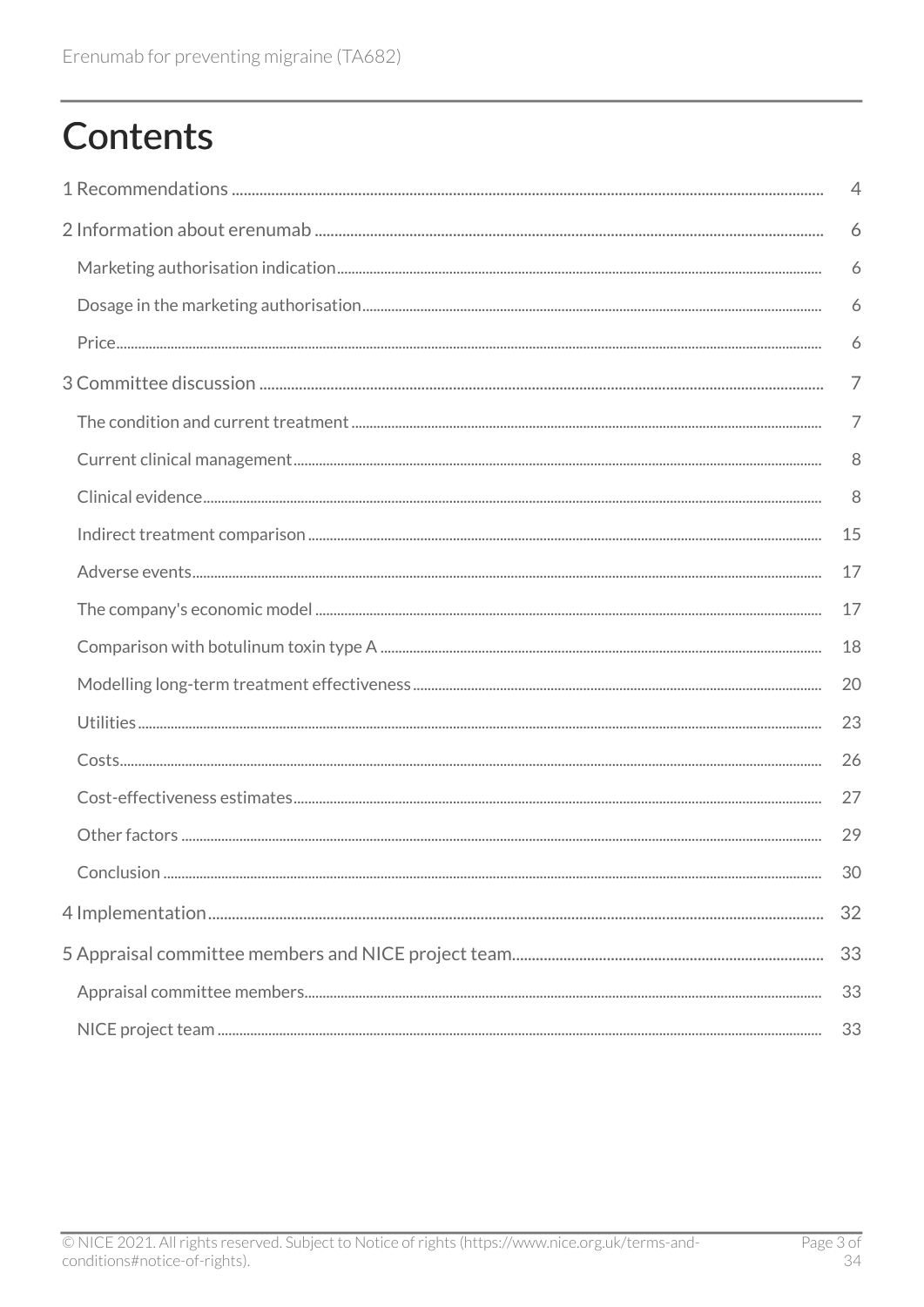# <span id="page-3-0"></span>1 Recommendations

- 1.1 Erenumab is recommended as an option for preventing migraine in adults, only if:
	- they have 4 or more migraine days a month
	- at least 3 preventive drug treatments have failed
	- the 140 mg dose of erenumab is used and
	- the company provides it according to the [commercial arrangement.](https://www.nice.org.uk/guidance/ta682)
- 1.2 Stop erenumab after 12 weeks of treatment if:
	- in episodic migraine (less than 15 headache days a month) the frequency does not reduce by at least 50%
	- in chronic migraine (15 headache days a month or more with at least 8 of those having features of migraine) the frequency does not reduce by at least 30%.
- 1.3 These recommendations are not intended to affect treatment with erenumab that was started in the NHS before this guidance was published. People having treatment outside these recommendations may continue without change to the funding arrangements in place for them before this guidance was published, until they and their NHS clinician consider it appropriate to stop.

#### Why the committee made these recommendations

Treatments for preventing chronic or episodic migraine include beta-blockers, antidepressants and antiepileptic drugs. If chronic migraine does not respond to at least 3 preventive drug treatments, botulinum toxin type A or best supportive care (treatment for the migraine symptoms) is offered. If episodic migraine does not respond to at least 3 preventive drug treatments, best supportive care is offered.

For people whose migraine has not responded to at least 3 preventive treatments, the clinical trial evidence shows that erenumab 140 mg works better than best supportive care for preventing chronic or episodic migraine. There is no direct evidence comparing erenumab with botulinum toxin type A in chronic migraine, but an indirect comparison suggests that erenumab has some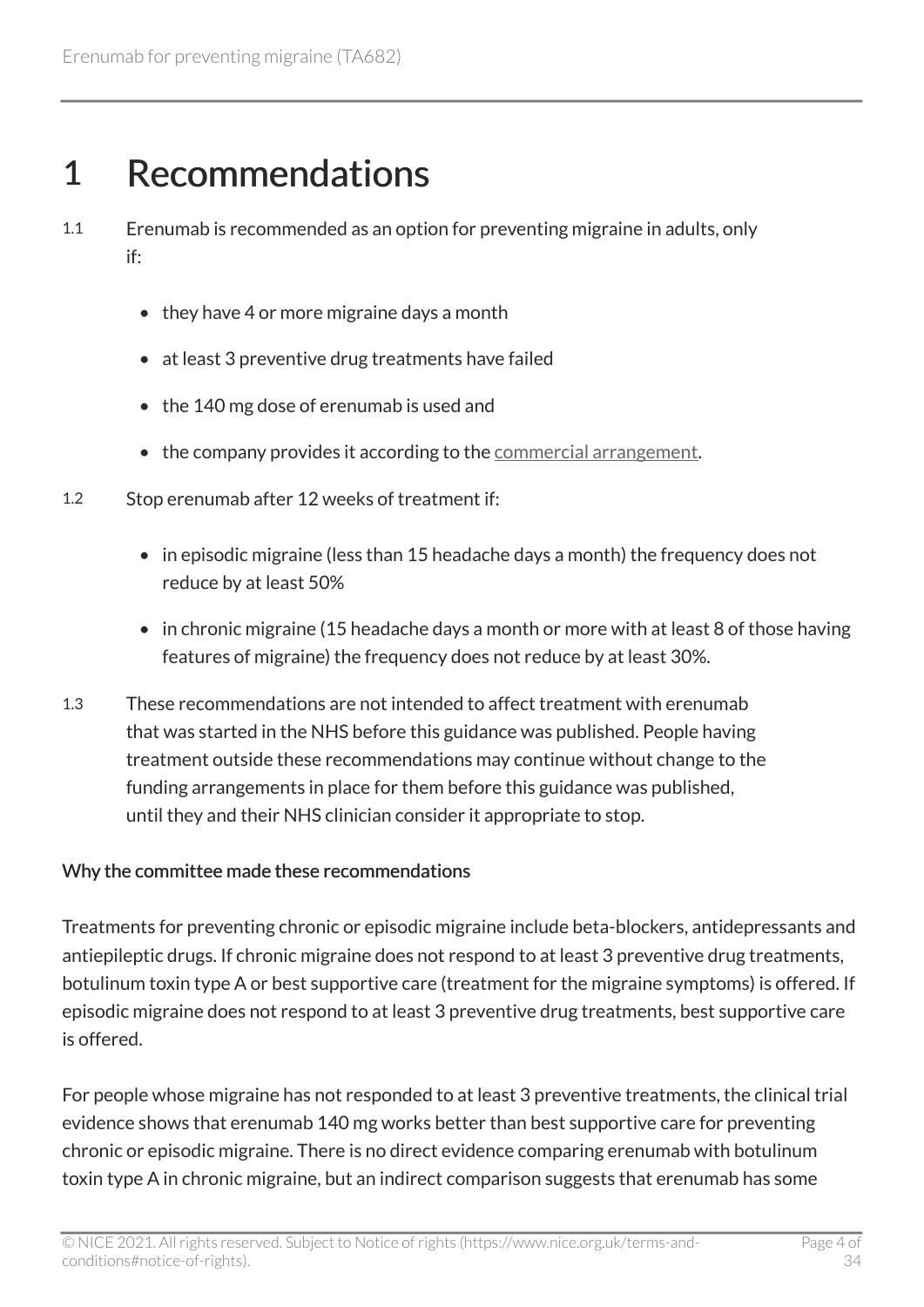benefit. It is plausible that erenumab may work better than botulinum toxin type A.

The cost-effectiveness estimates are within what NICE usually considers an acceptable use of NHS resources. So erenumab is recommended for preventing migraine in adults who have at least 4 migraine days per month.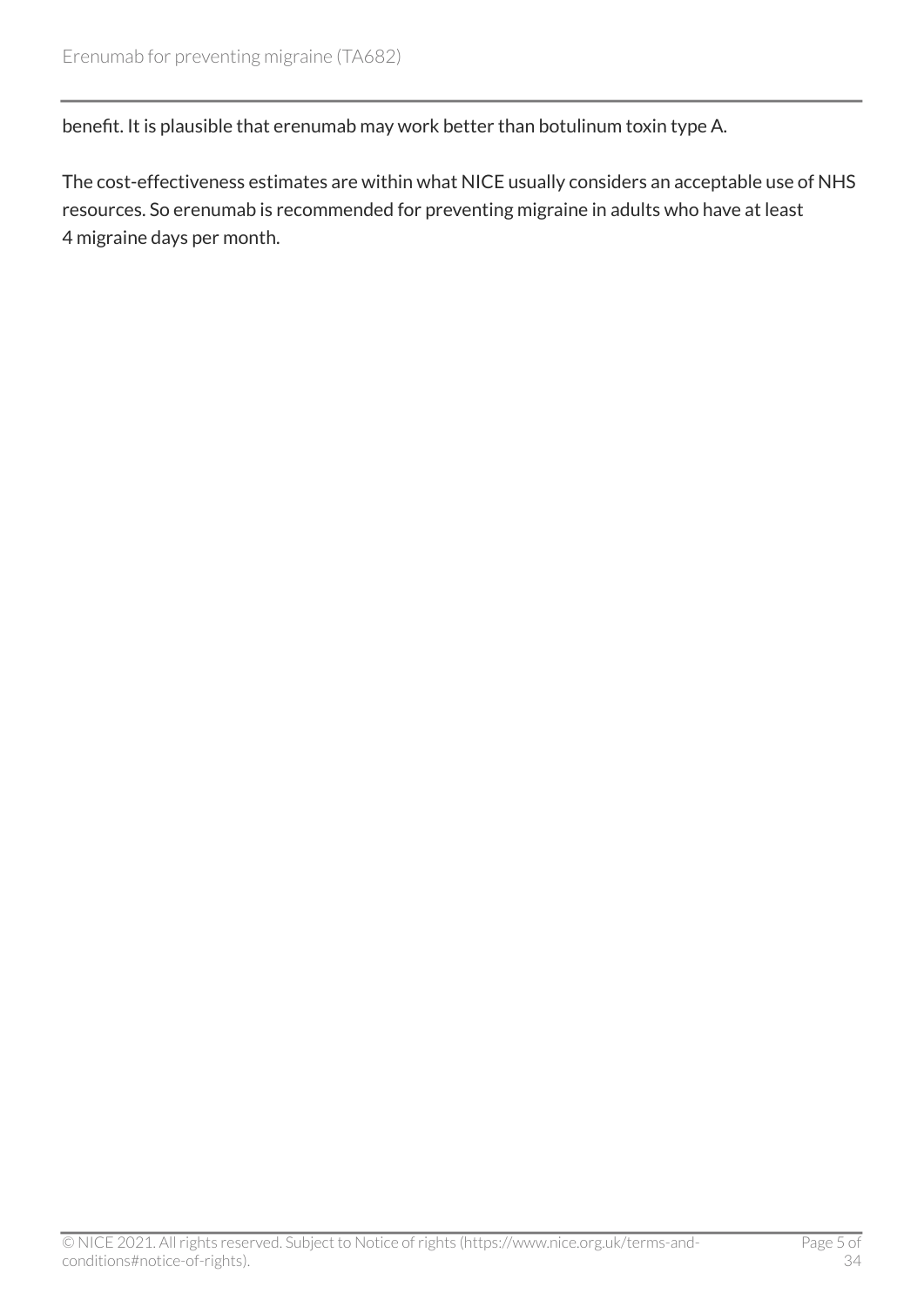# <span id="page-5-0"></span>2 Information about erenumab

### <span id="page-5-1"></span>Marketing authorisation indication

2.1 Erenumab (Aimovig, Novartis) is indicated for 'prophylaxis of migraine in adults who have at least 4 migraine days per month'.

## <span id="page-5-2"></span>Dosage in the marketing authorisation

2.2 The dosage schedule is available in the [summary of product characteristics.](https://www.medicines.org.uk/emc/product/10297/smpc)

# <span id="page-5-3"></span>**Price**

2.3 The list price of erenumab is £386.50 per 70 mg or 140 mg injection (excluding VAT, BNF online, accessed November 2020). The company has a [commercial](https://www.nice.org.uk/guidance/ta682) [arrangement](https://www.nice.org.uk/guidance/ta682). This makes erenumab available to the NHS with a discount. The size of the discount is commercial in confidence. It is the company's responsibility to let relevant NHS organisations know details of the discount.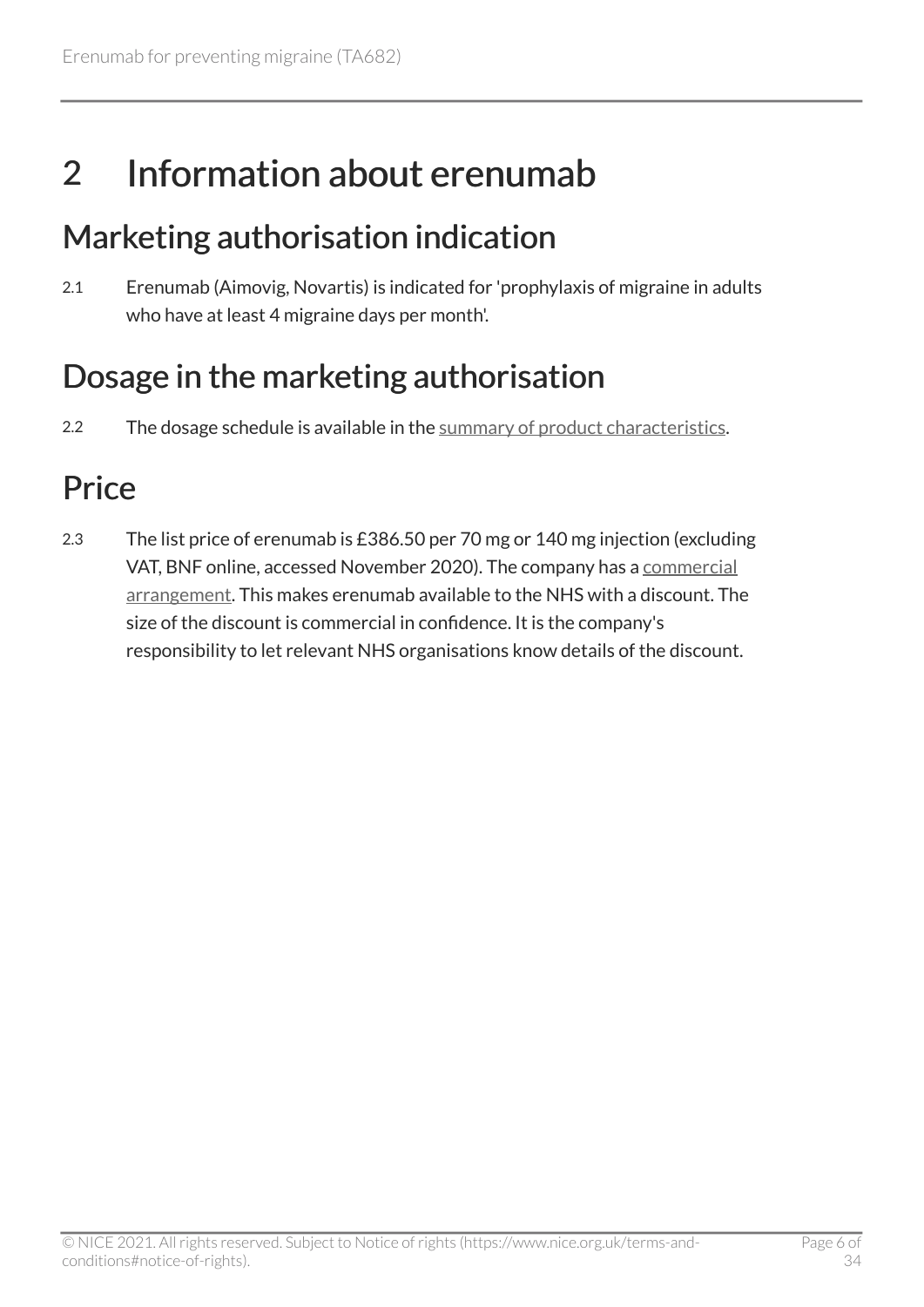# <span id="page-6-0"></span>3 Committee discussion

The [appraisal committee](#page-32-1) considered evidence submitted by Novartis and a review of this submission by the evidence review group (ERG). See the [committee papers](https://www.nice.org.uk/guidance/TA682/evidence) for full details of the evidence.

## <span id="page-6-1"></span>The condition and current treatment

### <span id="page-6-3"></span>Migraine significantly affects health-related quality of life

3.1 The patient experts described the effect of migraine on their quality of life and how it affects their ability to work and take part in social activities. People with migraine can often miss out on family time and find it difficult to plan future activities. The severity and frequency of the condition can fluctuate over time and can be poorly understood in the workplace. The patient experts explained that symptoms can start in the days leading up to a migraine and that recovery can take a few days, so people with chronic migraine may have few symptomfree days. Chronic migraine is defined as 15 or more headache days a month, with at least 8 of those having features of migraine. Episodic migraine is defined as less than 15 headache days a month. The burden on quality of life can be similar to that of chronic migraine. The committee concluded that migraine, particularly chronic migraine, is a debilitating condition that substantially affects health-related quality of life and employment and is associated with an increase in the prevalence of psychiatric illness.

### <span id="page-6-2"></span>Well-tolerated treatments are needed

3.2 The committee understood that current oral treatment options for preventing migraine include drugs that are used to treat other conditions, such as betablockers, antidepressants and antiepileptic drugs. The patient experts explained that these treatments can have significant side effects, can be poorly tolerated and may not work for some people. The committee was aware that [NICE's](https://www.nice.org.uk/guidance/ta260) [technology appraisal guidance on botulinum toxin type](https://www.nice.org.uk/guidance/ta260) A for the prevention of [headaches in adults with chronic migraine](https://www.nice.org.uk/guidance/ta260) recommends botulinum toxin type A for people with chronic migraine whose condition has not responded to at least 3 previous oral preventive drug treatments and is appropriately managed for medication overuse. Clinical experts stated that although botulinum toxin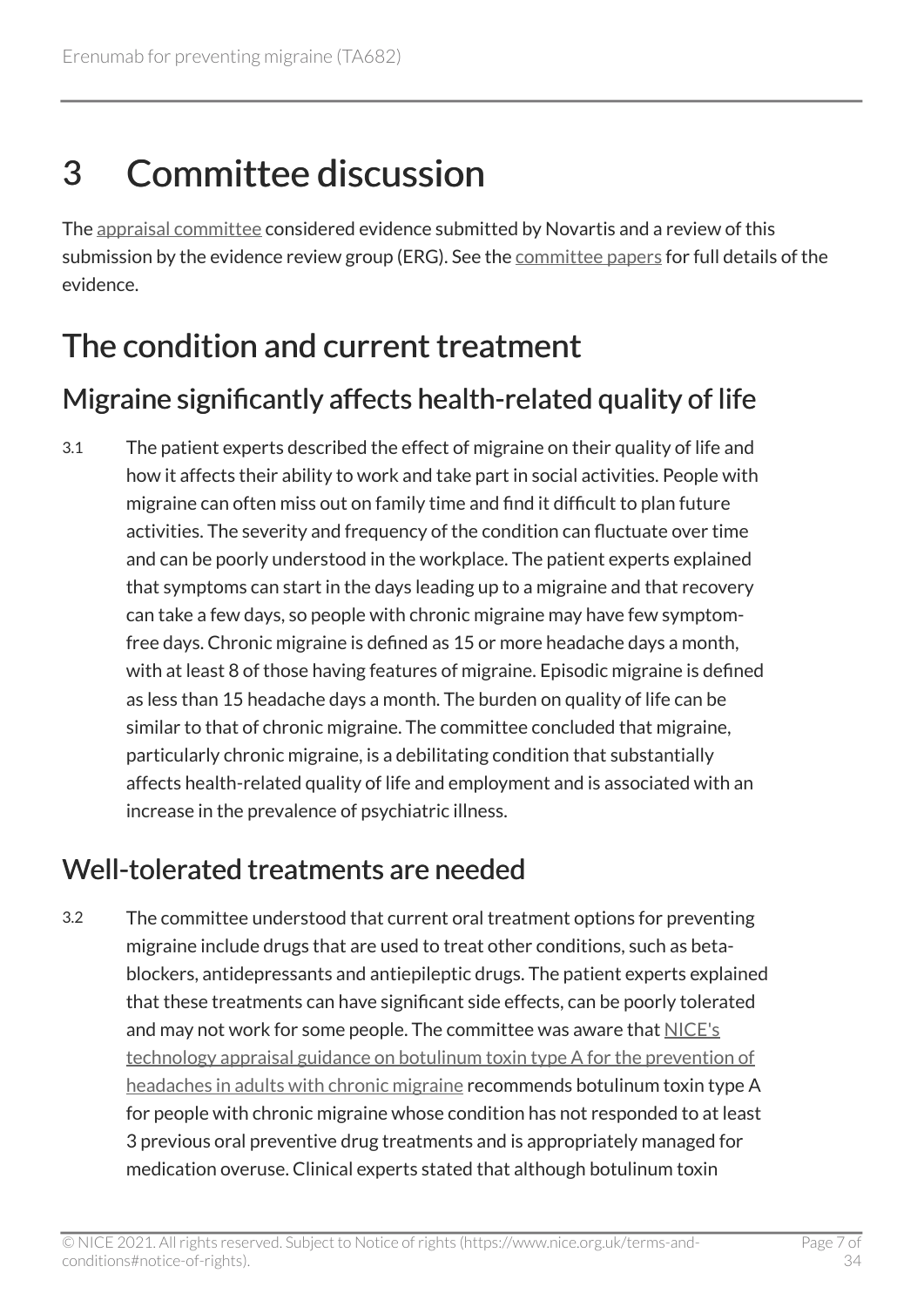type A is recommended by NICE, there are lengthy waiting lists and it is not always available in some areas of the country. The committee concluded that effective, well-tolerated treatment options are needed.

### <span id="page-7-0"></span>Current clinical management

#### <span id="page-7-2"></span>At least 3 oral preventive treatments are tried before more specialist treatment is considered

3.3 The clinical experts explained that the aim of treatment is to reduce the frequency, severity or duration of migraine and improve quality of life. In chronic migraine, a 30% reduction in migraine frequency is considered a clinically meaningful response to treatment. In episodic migraine, a 50% reduction is considered a clinically meaningful response. If the response is lower than this (an insufficient or partial clinical response), or the person is not able to have an adequate dosage for long enough or has adverse events, treatment is stopped and another oral preventive treatment is tried. The clinical experts explained that it is important for people to try a range of oral preventive treatments before considering more specialist treatment, such as botulinum toxin type A (for chronic migraine) or erenumab. The committee therefore concluded that a clinically meaningful response was a 30% reduction (for chronic migraine) or a 50% reduction (for episodic migraine) in migraine frequency. An insufficient response to at least 3 oral preventive treatments represents usual NHS practice before more specialist treatment is considered.

# <span id="page-7-1"></span>Clinical evidence

#### <span id="page-7-3"></span>The most relevant comparators are best supportive care for episodic migraine and botulinum toxin type A for chronic migraine

3.4 The company's submission focused on people with migraine for whom at least 3 previous preventive treatments had failed (defined as insufficient or partial response, insufficient dosage or adverse events). This was because the company considered this group to reflect people most in need of treatment options and for whom erenumab would likely be used in practice. The company presented evidence for erenumab's clinical effectiveness compared with placebo for episodic migraine and compared with placebo and botulinum toxin type A for chronic migraine. The company considered that placebo was representative of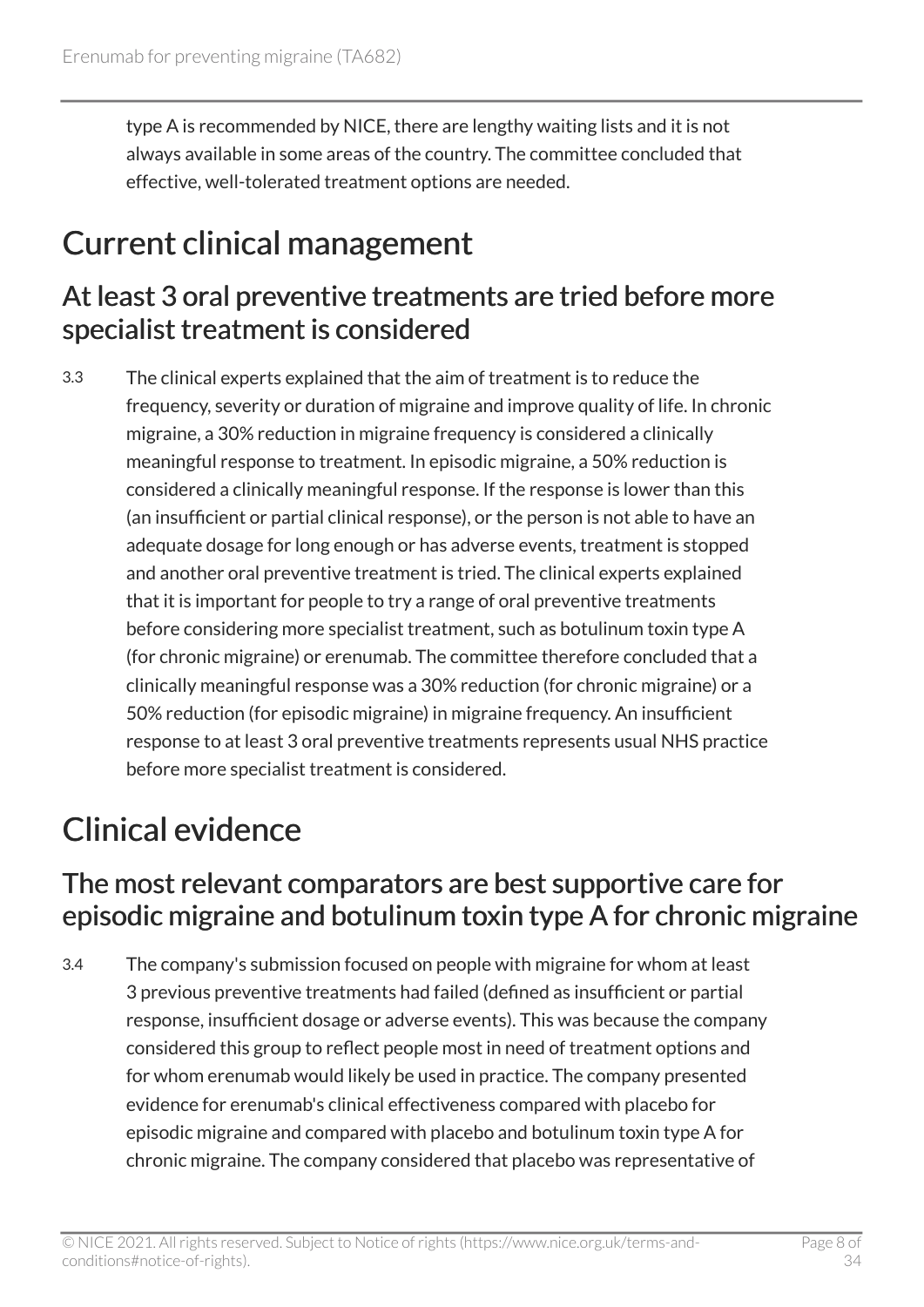best supportive care, because it comprised acute treatments that people would have for their migraine symptoms when preventive treatments had not worked. The clinical experts agreed that erenumab would likely be offered to people with migraine for whom at least 3 previous preventive treatments had failed. The committee suggested that some people may be able to have a fourth oral preventive treatment, given that it was important to try a range of oral preventive treatments before more specialist treatment is considered (see [section](#page-7-2) 3.3). After consultation, clinical experts explained that most people will have either botulinum toxin type A or best supportive care. Only some people may have a fourth oral preventive treatment and this is unlikely to have a clinically meaningful benefit. The committee therefore did not consider that a fourth oral preventive treatment would be a relevant comparator. It concluded that best supportive care was the most appropriate comparator in episodic migraine. For people with chronic migraine who have tried 3 oral preventive treatments that have not worked, the committee recalled comments from patient and clinical experts that these people are most in need of effective therapy. They would be offered botulinum toxin type A at this point in the treatment pathway. The committee concluded that botulinum toxin type A or best supportive care were the relevant comparators in chronic migraine. But it considered that most people would have botulinum toxin type A rather than best supportive care after trying 3 oral preventive treatments.

#### The evidence may not fully reflect the people who may be eligible for erenumab in clinical practice

3.5 The evidence was from 4 randomised controlled trials that compared 2 different dosages of erenumab (70 mg and 140 mg) with placebo: study 295 in chronic migraine, and STRIVE, ARISE and LIBERTY in episodic migraine. The committee noted that the company's evidence was for a subgroup of people for whom at least 3 previous treatments had failed (see [section](#page-7-2) 3.3). However, people whose migraine had no therapeutic response (defined as no reduction in headache frequency, duration or severity) to a number of previous preventive treatment categories (more than 3 in study 295, more than 2 in STRIVE and ARISE) were excluded from the trials. In LIBERTY, people for whom more than 4 previous treatments had failed were excluded. The committee was concerned that the people excluded from the trials were likely to represent the people most in need of treatment and were therefore the most clinically important subgroup. The committee concluded that the evidence may not fully reflect the people who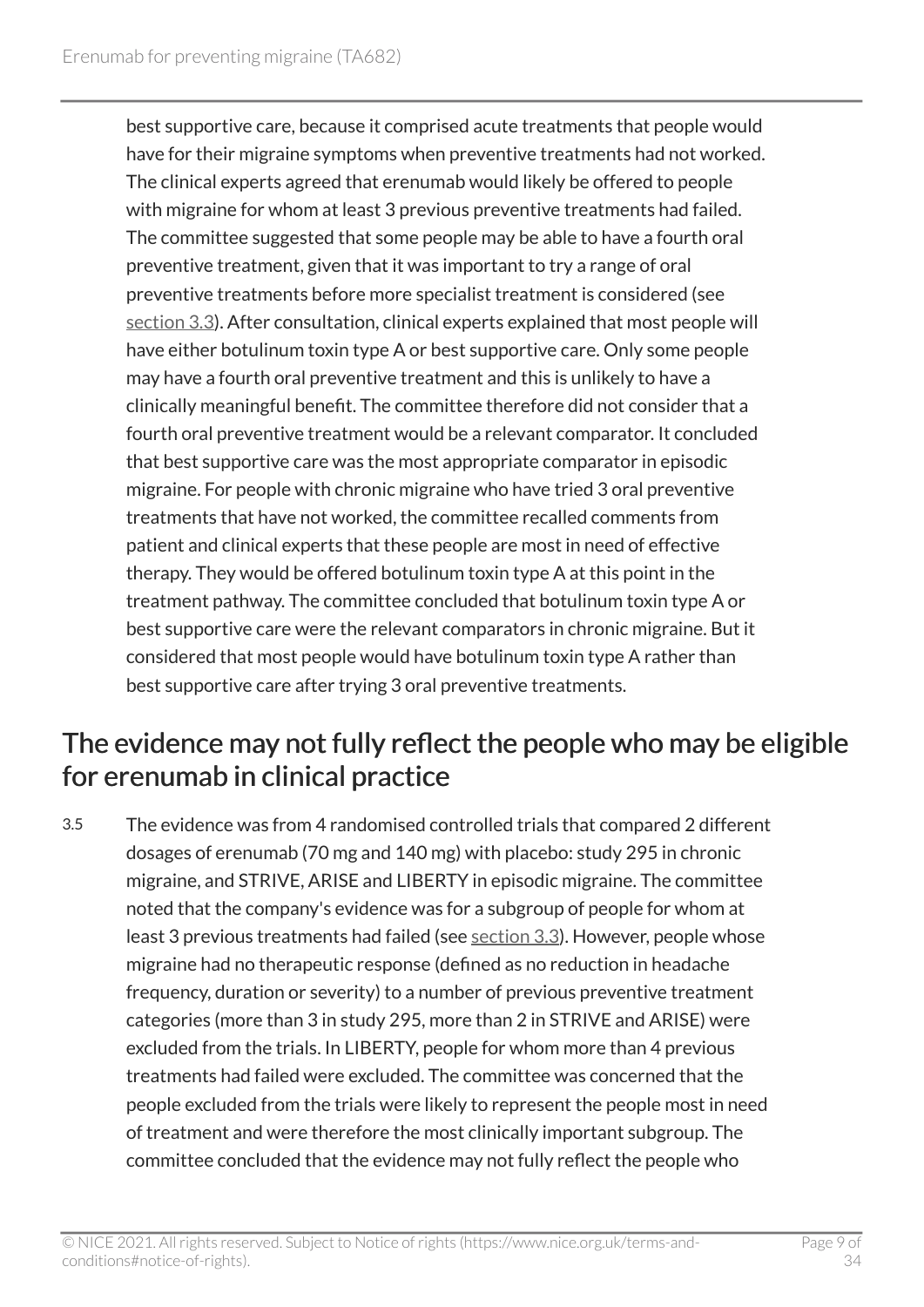may be eligible for erenumab in clinical practice and it would take this into account.

#### <span id="page-9-1"></span>Erenumab 140 mg is clinically effective for chronic migraine compared with best supportive care but less so at 70 mg

3.6 Study 295 compared erenumab's effectiveness with placebo in 667 people with chronic migraine. The company presented the results of a post-hoc subgroup analysis of erenumab's effectiveness in people for whom at least 3 previous preventive treatments had failed, defined as insufficient or partial response, insufficient dosage or adverse events. The trial excluded people whose condition had no therapeutic response to more than 3 treatment categories. Results showed that erenumab 140 mg reduced the number of monthly migraine days from baseline to week 12 by 4.1 days more on average than placebo (95% confidence interval [CI] -5.8 to -2.3). The 70 mg dosage reduced monthly migraine days by 2.5 days more on average than placebo (95% CI -4.3 to -0.8). The proportion of people with at least a 50% reduction in monthly migraine days was 38.5% for the 140 mg dosage, 34.8% for the 70 mg dosage, and 15.3% for placebo. The results were statistically significant. The committee recognised that erenumab 140 mg also improved other outcomes compared with placebo, including the severity of migraine pain and the number of headache days each month. It noted that erenumab 140 mg reduced monthly migraine days compared with placebo more than the 70 mg dosage compared with placebo. The committee also noted that in this population at least a 30% reduction in migraine frequency was considered a clinically meaningful response (see [section](#page-7-2) 3.3). Therefore, the clinical evidence did not fully reflect the most relevant outcomes. It concluded that erenumab 140 mg was clinically effective in chronic migraine when compared with best supportive care, but less so at the 70 mg dosage.

#### <span id="page-9-0"></span>Erenumab 140 mg may be clinically effective for episodic migraine compared with best supportive care but erenumab 70 mg is not

3.7 STRIVE, ARISE and LIBERTY compared erenumab with placebo in 1,778 people with episodic migraine. A post-hoc subgroup analysis was done to show erenumab's effectiveness in people for whom at least 3 previous treatments had failed. In STRIVE and ARISE this was defined as insufficient or partial response, insufficient dosage or adverse events (excluding people whose condition had no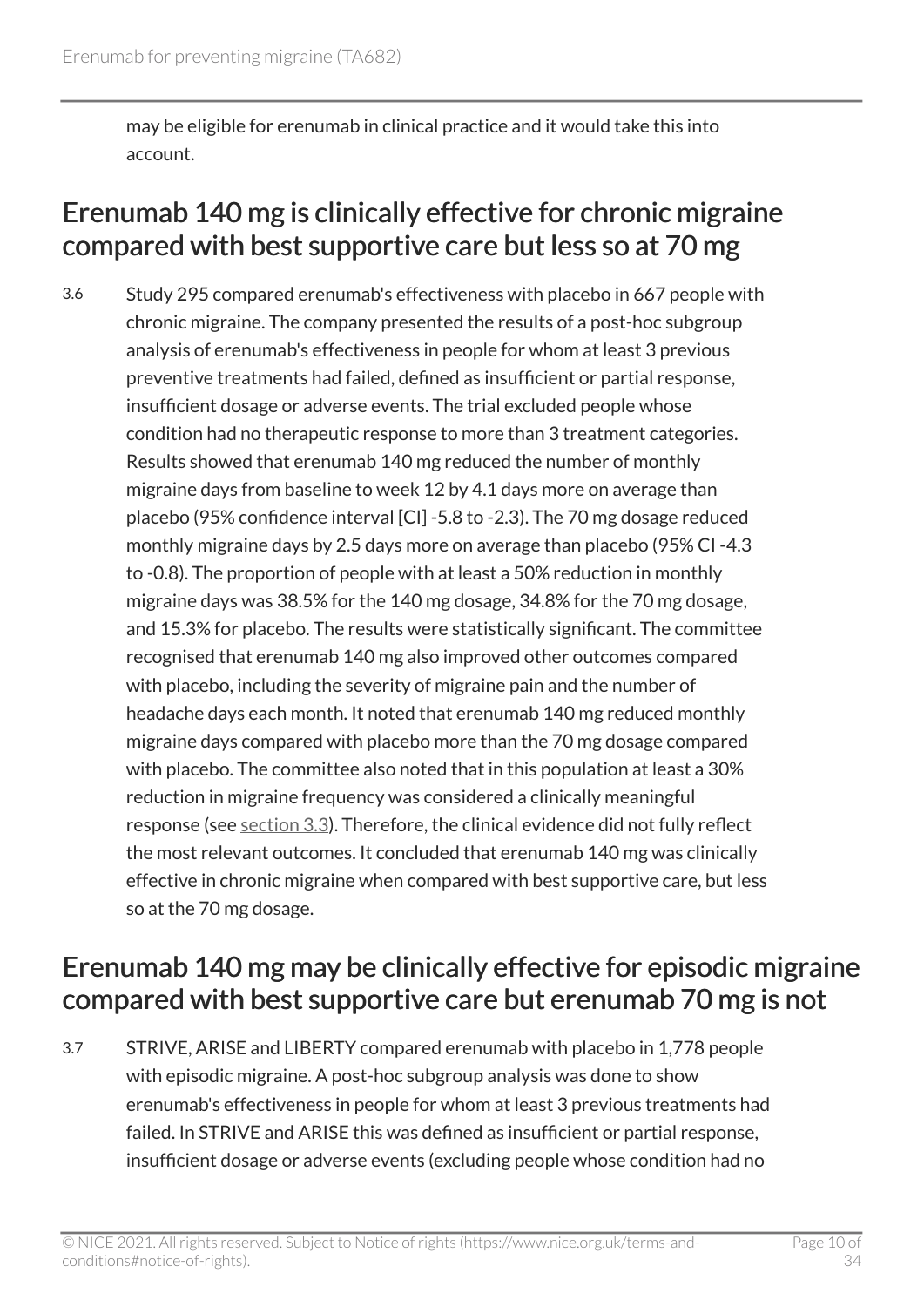therapeutic response to more than 2 treatment categories). In LIBERTY, this was defined as insufficient, partial or no response, insufficient dosage or adverse events (excluding people for whom more than 4 treatments had failed). The proportion of people with at least a 50% reduction in monthly migraine days was greater for erenumab than for placebo (results are academic in confidence and cannot be reported here). Erenumab was also more effective than placebo in reducing the number of monthly migraine days from baseline to week 12. The results were statistically significant for the 140 mg dose in STRIVE but not in LIBERTY (ARISE only studied the 70 mg dose). But the committee noted that in STRIVE, monthly migraine days increased in the placebo group. This was not seen in the full trial population or in the subgroup in the other trials, suggesting that this could be a chance effect in a small subgroup and therefore increased uncertainty in the effect shown. The committee also noted that none of the results for the 70 mg dosage were statistically significant. The committee concluded that erenumab 140 mg may be clinically effective for episodic migraine when compared with best supportive care but there was no evidence that the 70 mg dosage was clinically effective.

### <span id="page-10-0"></span>High-frequency episodic migraine is not a distinct subgroup

3.8 At consultation, the company updated its submission to focus on chronic migraine and high-frequency episodic migraine only. The company defined highfrequency episodic migraine as between 10 and 14 monthly headache days. The committee was aware that the clinical-effectiveness data for the 140 mg dose of erenumab in people for whom at least 3 previous treatments had failed came from the STRIVE and LIBERTY trials. In STRIVE at week 24, people who had erenumab 140 mg had a statistically significant reduction in monthly migraine days compared with placebo. In LIBERTY, people who had erenumab 140 mg had a numerically greater reduction in monthly migraine days from baseline to week 12 compared with placebo. The exact results for this subgroup are academic in confidence and cannot be reported. The ERG noted that highfrequency episodic migraine was defined in the company's trials as between 8 and 14 monthly migraine days and the results may not give adequate effectiveness data for a population with high-frequency episodic migraine, defined as 10 to 14 monthly headache days. The committee was concerned by the small numbers of people included in the subgroup (17 people in the erenumab arm of STRIVE and 76 people in the erenumab arm of LIBERTY). It also noted that this was a subgroup derived from a post-hoc subgroup analysis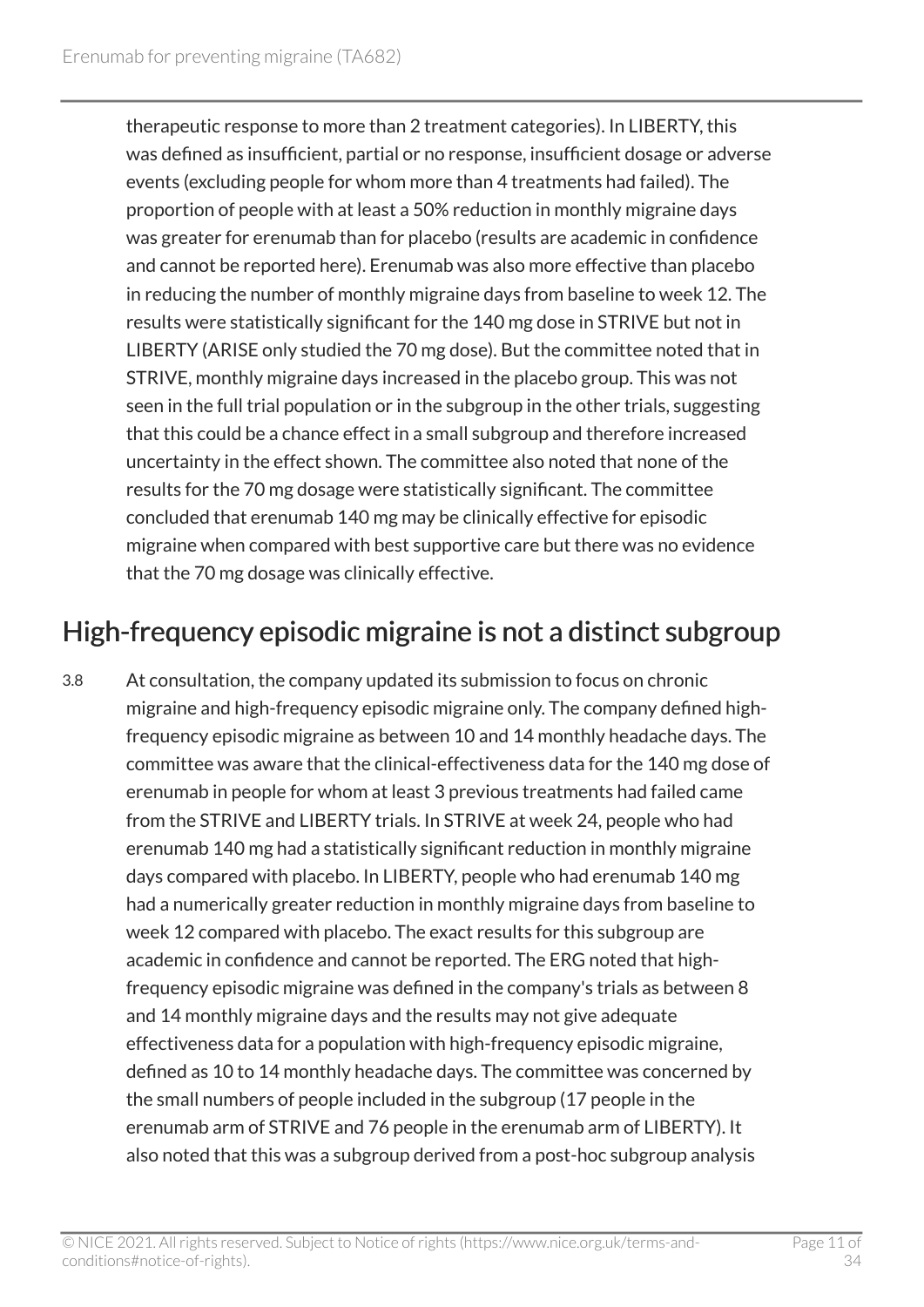of the population with episodic migraine (see [section](#page-9-0) 3.7). At the second appraisal committee meeting, the clinical experts explained that there is no internationally recognised classification of high-frequency episodic migraine and that it is not a clearly defined clinical subgroup. Clinical experts noted that the definition of high-frequency episodic migraine is arbitrary and that a person's quality of life is negatively affected irrespective of which type of migraine they have. The nature of the condition means that some people's migraine can be episodic one month or chronic the next according to the definitions. The committee considered that the clinical-effectiveness results for the high-frequency episodic migraine group were highly uncertain. It concluded that high-frequency episodic migraine is not a distinct subgroup and agreed not to consider it further.

#### <span id="page-11-0"></span>The long-term comparative effectiveness of erenumab is unknown

3.9 The duration of the blinded phase in the trials was just 3 months for study 295 (chronic migraine), ARISE and LIBERTY (episodic migraine), and 6 months for STRIVE (episodic migraine). The company provided supporting data for erenumab's long-term effectiveness from 2 open-label extension studies: a phase 2 trial in episodic migraine and an extension to study 295 in chronic migraine. The results showed that, in people who completed the trials, the improvement in monthly migraine days at 12 weeks was maintained while on treatment for up to 64 weeks for episodic migraine, and for up to 52 weeks for chronic migraine. The committee noted that 87% of people in STRIVE and 74% of people in study 295 completed the follow-up period. The committee was aware that there was no evidence that comparative efficacy was maintained beyond the blinded phase of the trials. It also noted that the efficacy of erenumab in the open-label extension studies was from the full trial populations, with 13% to 26% of people discontinuing from the studies. The committee further noted that the results of the open-label extension phase 2 trial (of 70 mg erenumab) in episodic migraine were better than the intentionto-treat results from STRIVE and ARISE. It recalled that, in the evidence the company submitted for the subgroup of people for whom at least 3 previous treatments had failed, the benefit of the 70 mg dose was not statistically significantly different to placebo (see [section](#page-9-0)  $3.7$ ). The benefit for the 140 mg dose of erenumab for episodic migraine was statistically significant in STRIVE compared with placebo, but not in LIBERTY. After the second meeting, the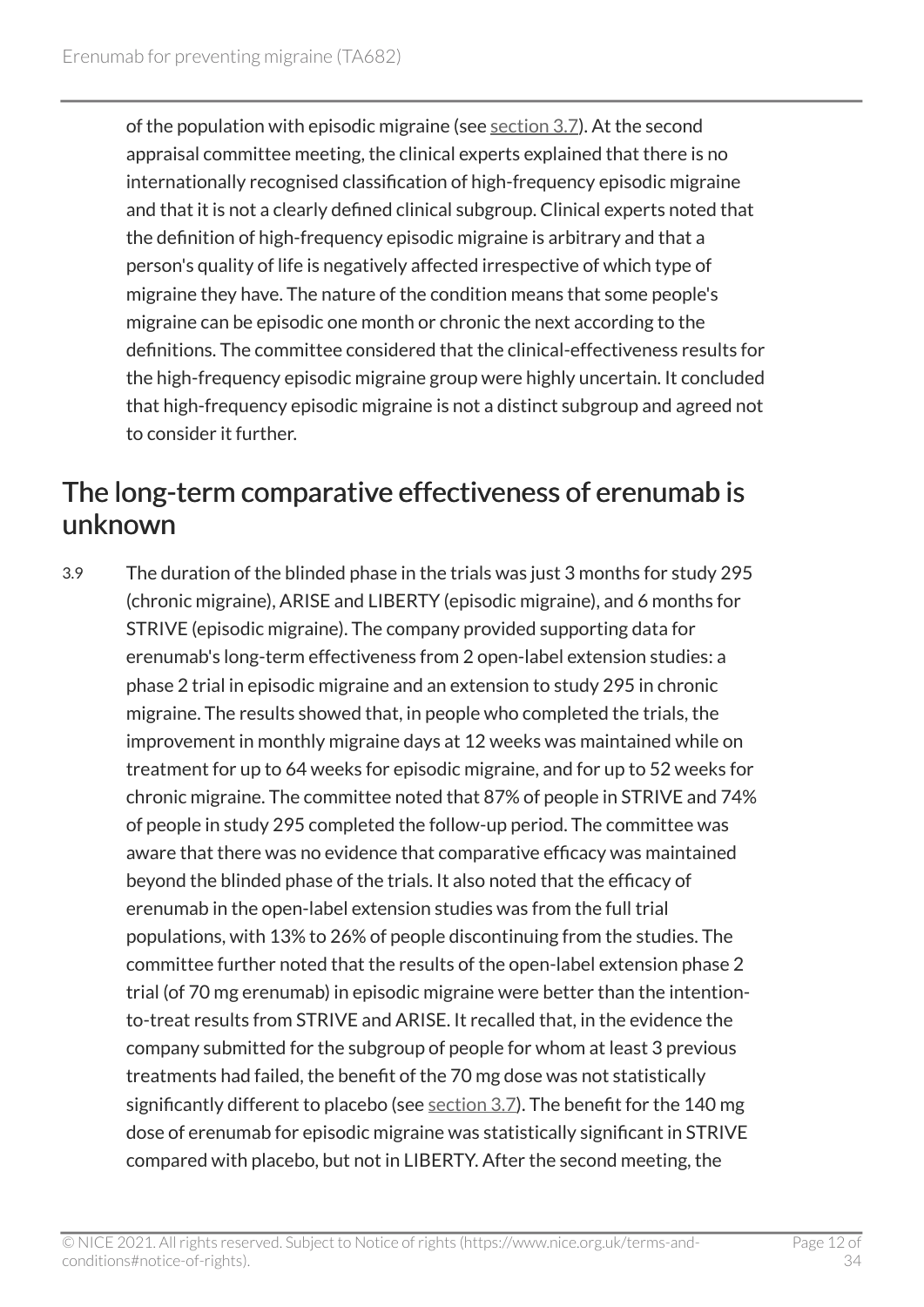company presented additional clinical data on the long-term effectiveness of erenumab for episodic migraine from an open-label trial following a randomised controlled trial. The mean change in monthly migraine days in the open-label trial, from baseline to month 57, was -5.8 days (standard error 0.3). At this time 76.5% of the participants' mean monthly migraine days had reduced by 50% or more. The ERG had concerns about the additional clinical data. In particular, the population in the study was different to the company's proposed population for erenumab, which is people whose condition has not responded to at least 3 oral preventive treatments (see [section](#page-6-2) 3.2 and [section 3.3](#page-7-2)). The open-label study did not specify prior treatment failure and most people (56%) included had not had treatment before. Prior treatment had failed in 36%, but the number of prior treatments was not specified, and included discontinuations because of lack of efficacy, adverse events, or both. Therefore, the committee agreed that the additional clinical data from the open-label study were not directly applicable to the population being considered in the appraisal. The committee concluded that it was unclear whether erenumab works in the long term because there was no evidence that comparative efficacy was maintained in people whose condition had not responded to at least 3 oral preventive treatments.

### Treatment with a second anti-CGRP drug could not be assessed

3.10 The committee was aware the scope did not include other medicines in the anticalcitonin gene-related peptide (CGRP) class as potential comparators. Therefore erenumab was not formally compared with them. It noted that there was insufficient clinical evidence to support any difference in efficacy between the different anti-CGRP drugs. Because the drugs target the same pathway it is plausible that their effectiveness is similar. The committee also noted that treatment preferences are not outlined in the [British Association for the Study](http://www.bash.org.uk/guidelines/) [of Headache \(BASH\) guidelines](http://www.bash.org.uk/guidelines/). BASH and the Association of British Neurologists explained that, although there is some evidence for using another anti-CGRP drug after the failure of the first, treatment preferences are not outlined in BASH's guidelines because there is no overall evidence to favour the use of 1 particular anti-CGRP drug over any of the others. Therefore the committee considered it reasonable that the least expensive drug would be used unless an alternative was more suitable for the person. The committee concluded that treatment with another anti-CGRP drug, after failure of a previous anti-CGRP drug, could not be assessed.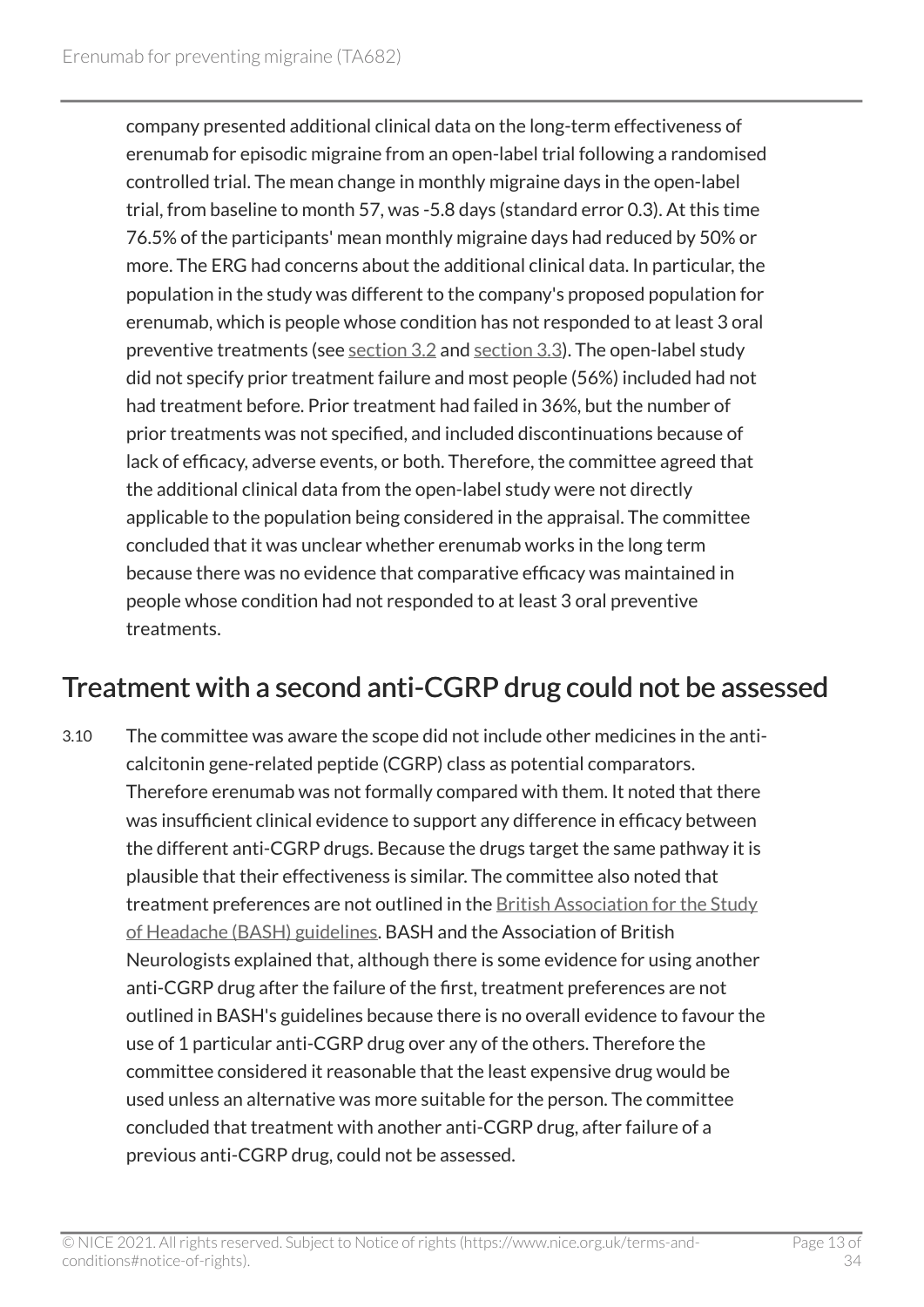#### The clinical evidence for having erenumab after botulinum toxin type A or when botulinum toxin type A is contraindicated is uncertain

- 3.11 After a previous version of the final appraisal document was released, [an appeal](https://www.nice.org.uk/guidance/TA682/history)  [was brought against the decision by BASH and the Association of British](https://www.nice.org.uk/guidance/TA682/history)  [Neurologists.](https://www.nice.org.uk/guidance/TA682/history) One of the appeal points was upheld by the appeal panel. This was that the committee unreasonably failed to consider the cost effectiveness of erenumab compared with best supportive care in those whose chronic migraine had failed to benefit from the comparator drug. Before the appeal, the company had not provided any evidence on the efficacy of erenumab after the use of botulinum toxin type A. It had also not provided any evidence for an alternative treatment sequence when erenumab is used beyond the fourth line of treatment and when botulinum toxin type A is contraindicated. After the appeal, the company presented evidence from study 295 on erenumab's treatment effect in 2 post-hoc subgroups:
	- people with chronic migraine for whom at least 4 previous treatments, including botulinum toxin type A, had failed
	- people with chronic migraine for whom 3 or more previous preventive treatments had failed, and who had not previously had botulinum toxin type A.

The latter subgroup was used as a proxy for those for whom botulinum toxin type A was contraindicated. In both these subgroups, erenumab reduced monthly migraine days more on average than placebo. Also, a higher percentage of each population had a 30% reduction in monthly migraine days on erenumab compared with placebo (the values cannot be shown here, because they are considered confidential by the company). The ERG questioned the validity of not having botulinum toxin type A treatment as a proxy for botulinum toxin type A being contraindicated, because there are other reasons for not having botulinum toxin type A. The ERG also noted that these post-hoc subgroups were very small, so a meaningful analysis of them may not have been possible. The company and BASH provided some observational data on the use of erenumab in English centres, which supported the study 295 data because a 30% or more reduction in monthly migraine days was seen for some people at week 12. The committee concluded that because of the small subgroups, and the post-hoc analysis of these, there was uncertainty around the clinical evidence. It took this into account in decision making.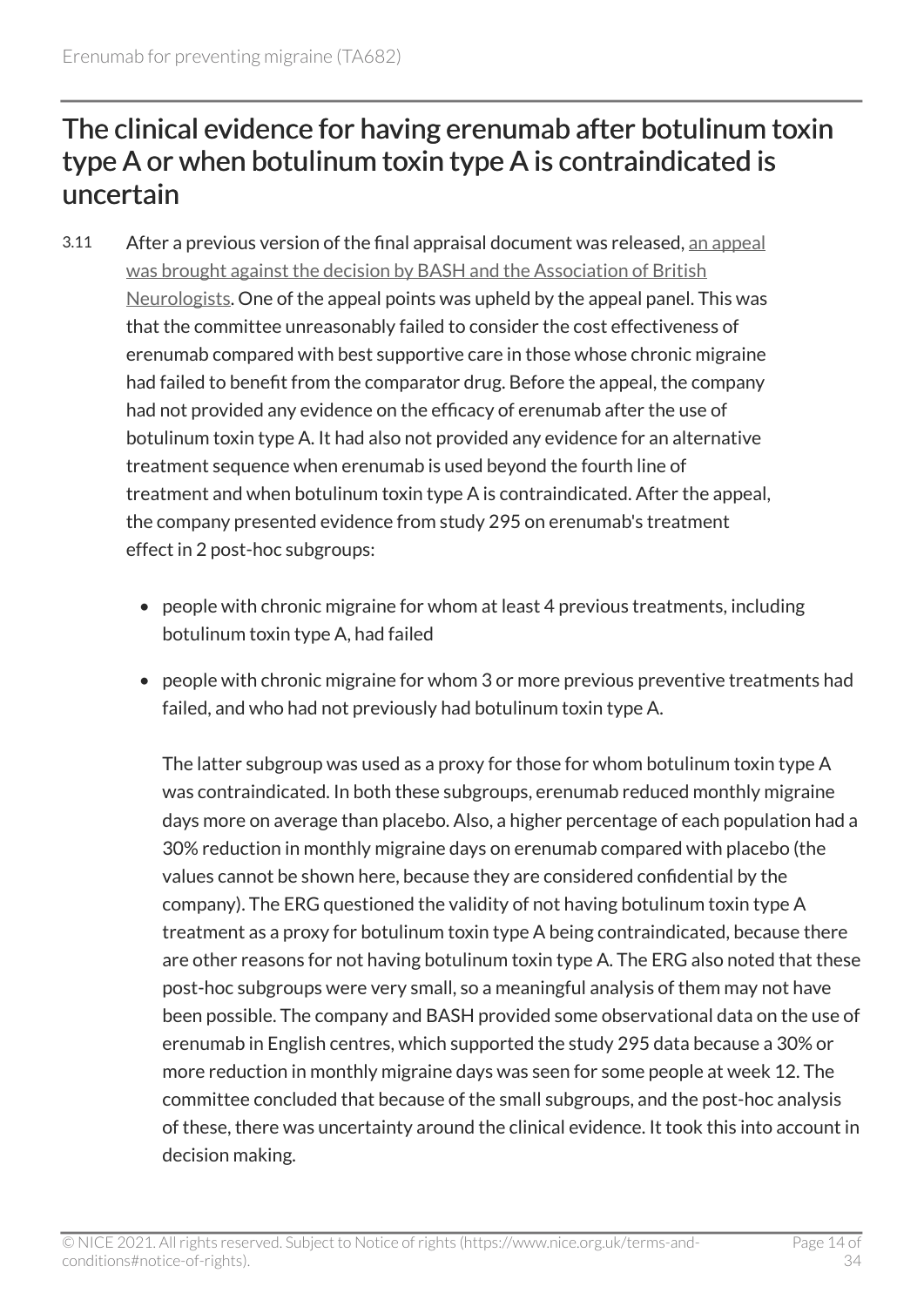### <span id="page-14-0"></span>Indirect treatment comparison

#### <span id="page-14-1"></span>The indirect treatment comparison does not show a statistically significant treatment effect for erenumab over botulinum toxin type A

- 3.12 There was no direct evidence comparing erenumab with botulinum toxin type A in chronic migraine. So the company did an indirect comparison using data from study 295 for erenumab and PREEMPT1 and PREEMPT2, which compared botulinum toxin type A with placebo. It indirectly compared the proportion of people on:
	- erenumab with at least a 50% reduction in monthly migraine days at 12 weeks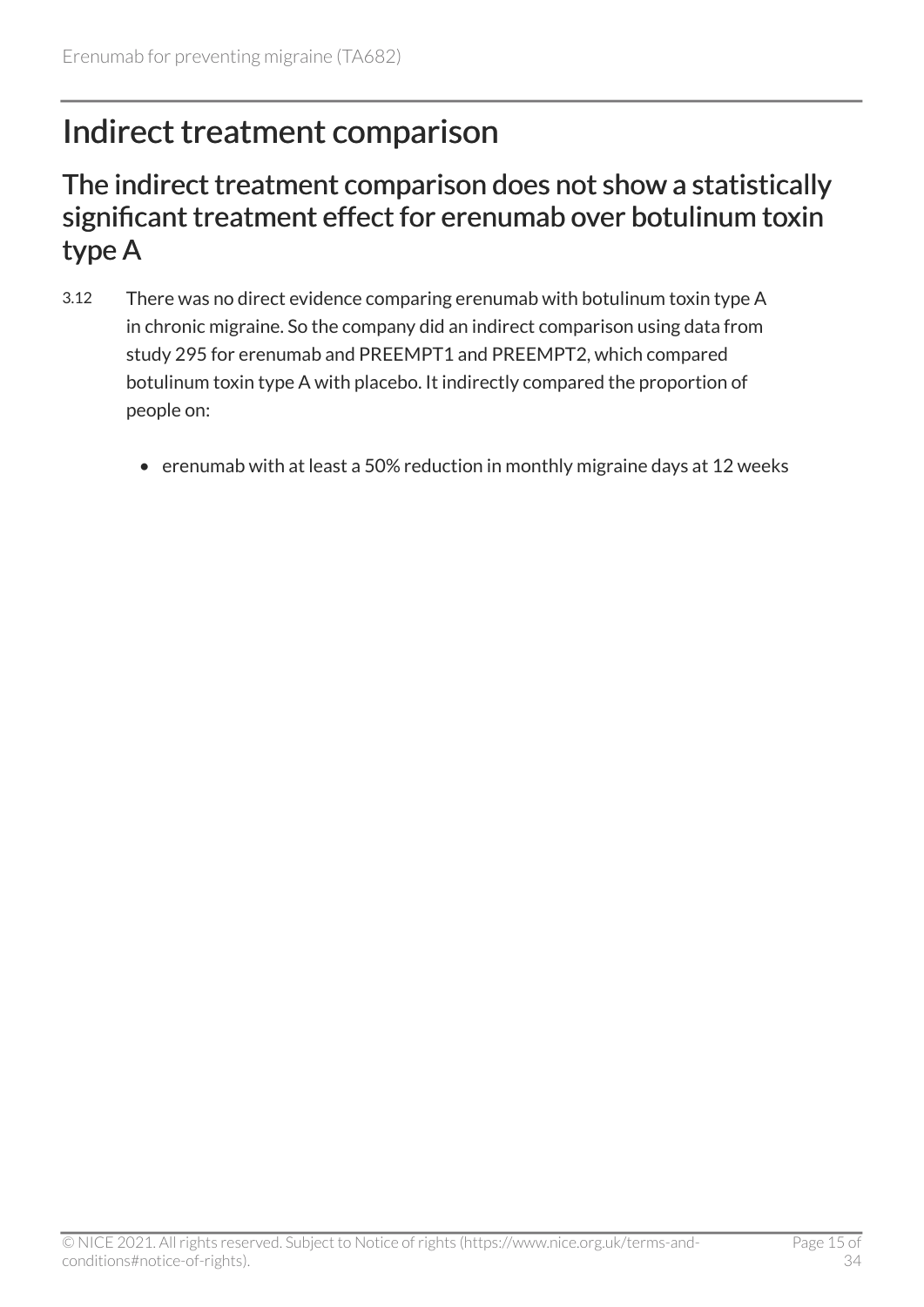• botulinum toxin type A with at least a 50% reduction in monthly headache days at 24 weeks.

The comparison was in the subgroup for whom at least 3 previous treatments had failed (as defined in [section](#page-7-2) 3.3). The difference in outcomes and time points reflected the difference in primary outcomes and timing of assessments between the trials. The resulting odds ratio favoured erenumab. But the result was not statistically significant either for the subgroup of people for whom at least 3 previous treatments had failed, or for the full trial populations (presented as supporting data; results are academic in confidence and cannot be reported here). Because the results were not statistically significant (that is, the confidence interval included an odds ratio of 1), erenumab could be more effective or less effective than botulinum toxin type A. The committee noted that the confidence interval around the odds ratio favouring erenumab was wide, which meant that there was a high degree of uncertainty associated with it. The committee considered that the company's methods for the indirect treatment comparison were appropriate but noted the differences between the trials for erenumab and botulinum toxin type A. The company used placebo as the common comparator, but it was administered differently in the trials: as a single subcutaneous injection every 4 weeks in the erenumab trial and as intramuscular injections into 31 to 39 different sites on the head and neck in the botulinum toxin type A trials. Given these differences, the committee did not think these should be considered the same, and this could have affected the substantially different placebo responses recorded in the trials. There was a difference in monthly migraine days with erenumab and monthly headache days with botulinum toxin type A. Given that these were separately reported as clinically distinct outcomes the committee did not think that these should be considered as the same. Also, the baseline characteristics of people in the PREEMPT trials in the subgroup of people for whom 3 previous treatments had failed were not available to the company and so it was uncertain whether the populations were similar. The committee also considered that the long-term variability in symptom frequency and severity associated with chronic migraine was not adequately captured by the short duration of the indirect treatment comparison. The committee was concerned about the analysis, given the lack of statistically significant results and the wide confidence intervals. It concluded that, based on the indirect treatment comparison alone, it was uncertain whether erenumab is more clinically effective than botulinum toxin type A for chronic migraine.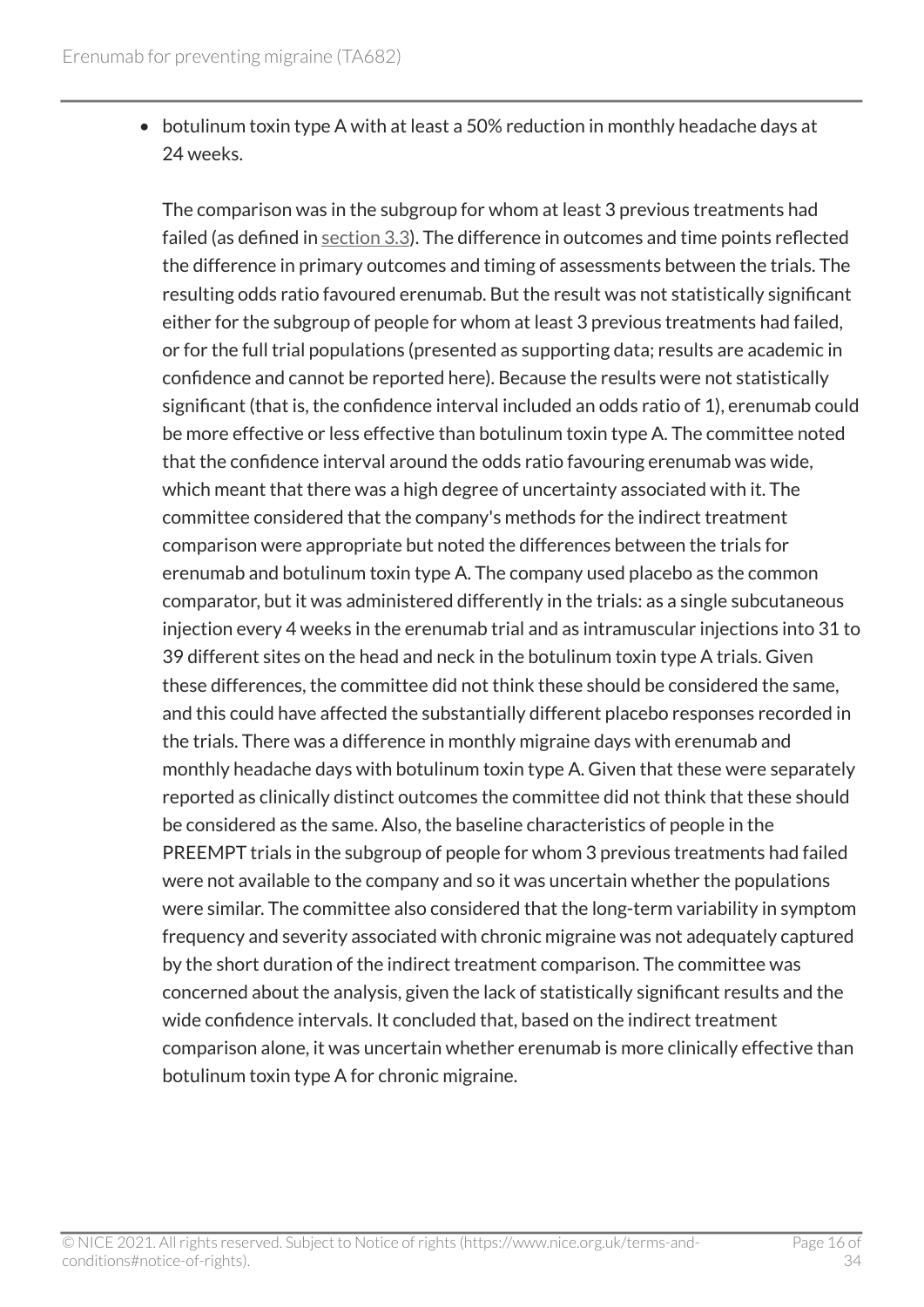## <span id="page-16-0"></span>Adverse events

### Erenumab is generally well tolerated in the populations studied

3.13 The rates of serious adverse events in the 4 trials were low, and most of the adverse events were of low to moderate severity. The company considered that erenumab has a safety and tolerability profile comparable with placebo. The committee was aware however that the adverse event data were for the full trial populations and may be different in people for whom 3 previous treatments had failed (including because of intolerability). However, this would be a much smaller group of people and it would be unlikely that firm conclusions could be drawn. But the committee was also aware that the trials excluded people over 65, anyone with a significant comorbidity (for example, cardiovascular disease), and women who could become pregnant, and that no conclusions could be drawn for these groups either. The committee concluded that the adverse events in the trials with erenumab were generally not severe and were comparable with placebo, and erenumab was generally well tolerated in the studied populations. The company noted that the safety profiles for erenumab 140 mg and 70 mg were similar. It provided evidence from UK neurologists, who considered that they would likely start people with difficult-to-treat migraine on the 140 mg dose, rather than the 70 mg dose. The committee recognised that sometimes it would be more appropriate for a person to have treatment with the lower dose.

## <span id="page-16-1"></span>The company's economic model

#### The company's updated economic model is appropriate

- 3.14 The company modelled the assessment period of 12 weeks (24 weeks for botulinum toxin type A) as a decision tree, and the post-assessment period as a Markov model that included 3 states: on treatment, off treatment and death. The company updated its economic model and modelling assumptions after consultation and after the second committee meeting to include:
	- a lifetime time horizon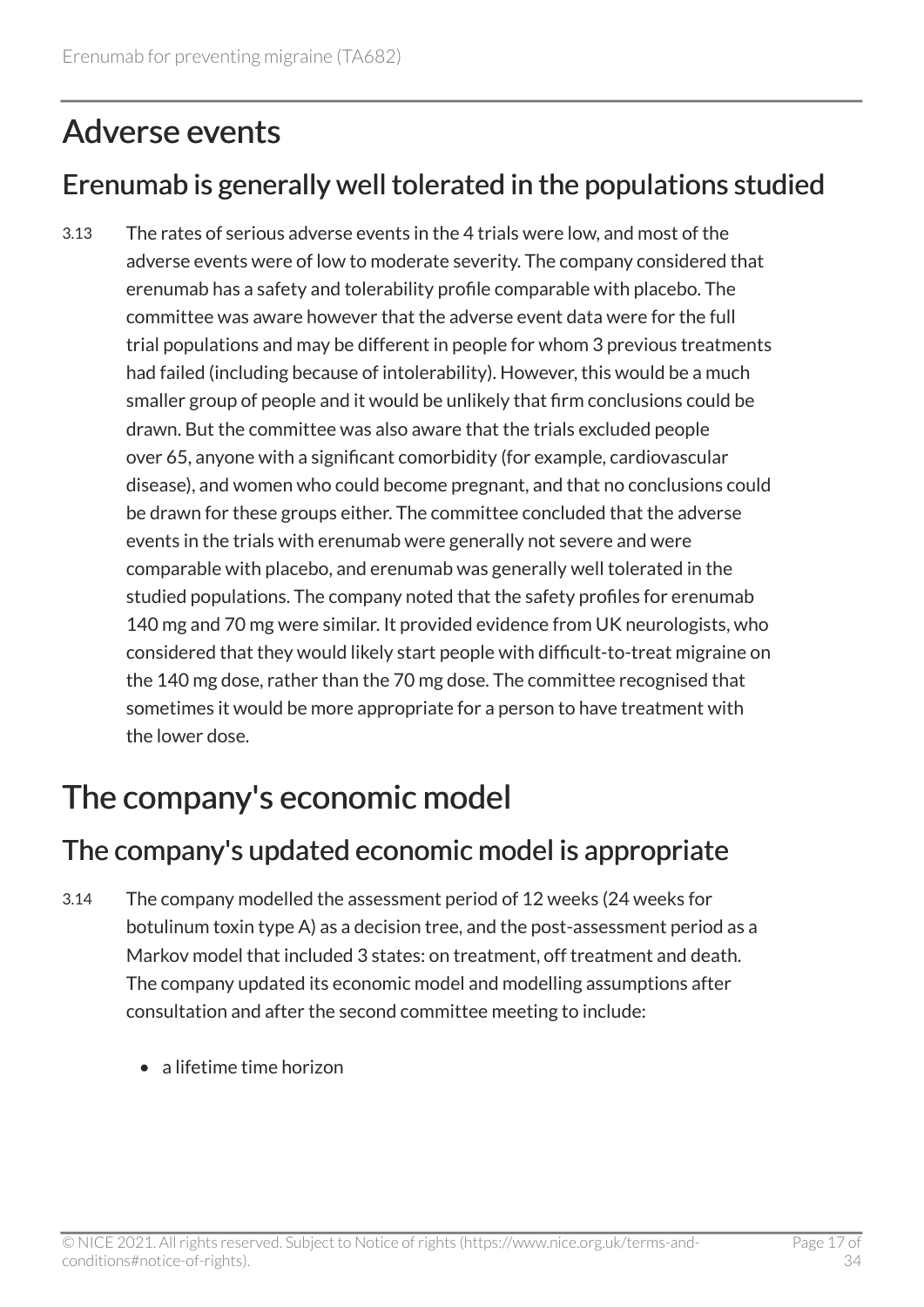• only the 140 mg dose of erenumab.

The committee concluded that the company's updated model using a lifetime time horizon was appropriate. It concluded that the 140 mg dose of erenumab was clinically effective in chronic migraine but less so at the 70 mg dose, based on the clinicaleffectiveness results (see [section](#page-9-1) 3.6 and [section 3.7\)](#page-9-0). It also concluded that it was acceptable to consider only the 140 mg dose in the cost-effectiveness model.

## <span id="page-17-0"></span>Comparison with botulinum toxin type A

#### The indirect treatment comparison results are uncertain, so erenumab and botulinum toxin type A may have similar effectiveness

3.15 The company's base case (up to and including the third committee meeting) used the odds ratio from the indirect treatment comparison to inform the relative effectiveness of erenumab compared with botulinum toxin type A. The committee was aware that the results of the indirect treatment comparison were highly uncertain (see [section](#page-14-1) 3.12). It noted that the relative benefit of erenumab in the company's base case was unchanged over the lifetime time horizon in the model and considered this unlikely (see [section](#page-19-1) 3.17). The committee also noted the additional uncertainty in the indirect treatment comparison, which was not captured in the confidence intervals. This arose from differences in the study populations' baseline characteristics, outcome measures (that is, monthly migraine days for erenumab and monthly headache days for botulinum toxin type A) and treatment assessment times (see section 3.12). At consultation and after the second appraisal committee meeting, the company presented scenarios with the odds ratio for the comparison with botulinum toxin type A set to 1 (similar efficacy) or using a midpoint between 1 and the odds ratio of the indirect comparison. The committee agreed with the ERG that the midpoint odds ratio scenario was not methodologically justified because it was an arbitrary figure and not supported by evidence. It did not consider this scenario further. The committee noted consultation comments that long-term real-world evidence on botulinum toxin type A from the NHS in England was available. This was for the relevant population (people for whom at least 3 previous treatments had failed) and showed that adherence, efficacy and safety is sustained or improved over a 5-year period. It also noted the clinical experts' consultation comments that it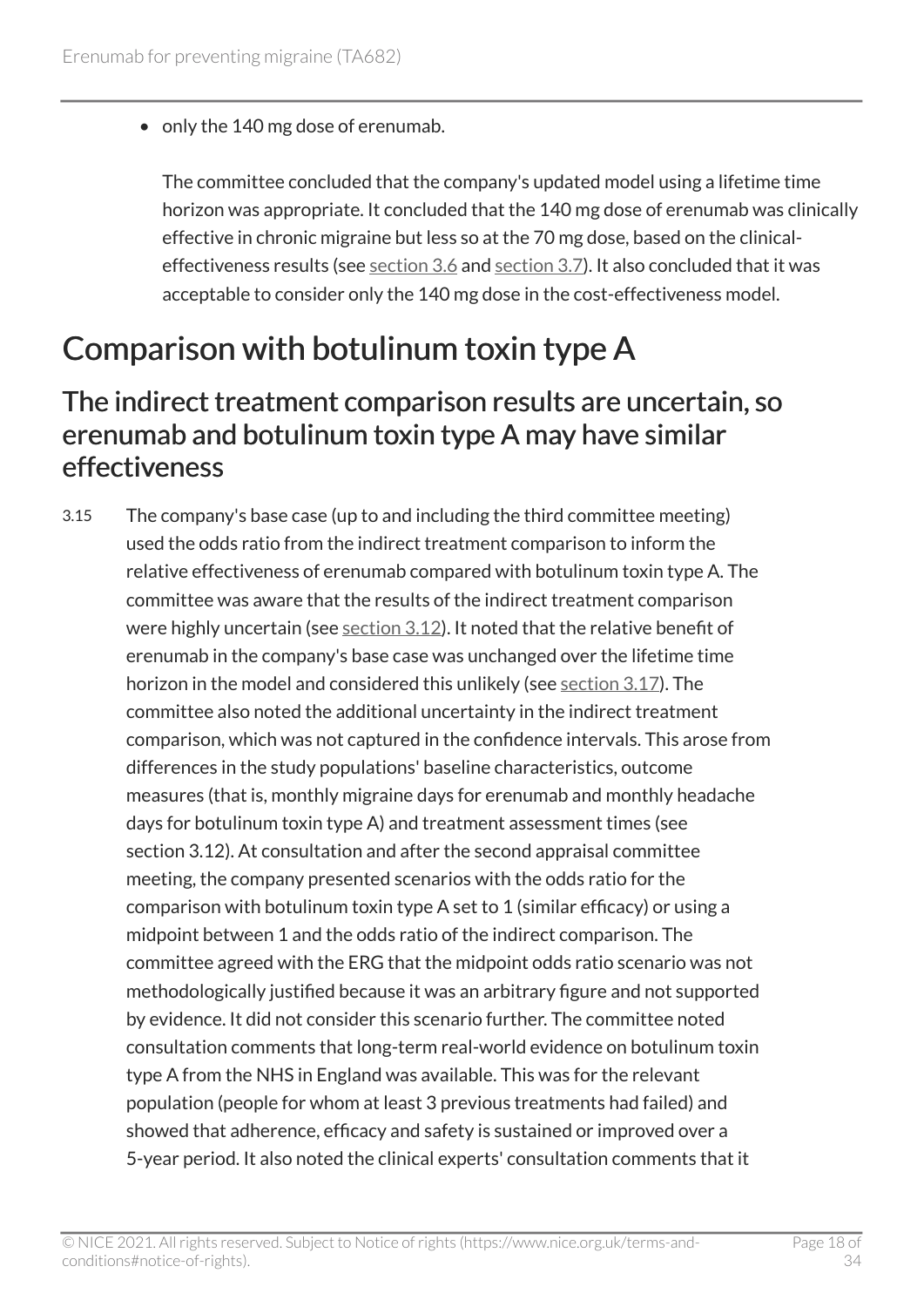was plausible that botulinum toxin type A and erenumab could be considered to have equal efficacy. However, given the long-term and promising real-world data for botulinum toxin type A, the committee considered that the relative effectiveness of erenumab compared with botulinum toxin type A was not certain in the long term. Also, it recalled its concerns and the uncertainty with the indirect treatment comparison (see section 3.12). Because of the uncertainty in the results of the indirect treatment comparison, at the time of the third committee meeting the committee considered it appropriate to also consider cost-effectiveness analyses in which erenumab and botulinum toxin type A were assumed to have similar effectiveness (that is, using an odds ratio of 1).

#### <span id="page-18-0"></span>Including a treatment effect for erenumab compared with botulinum toxin type A is acceptable

3.16 In the company's indirect treatment comparison, to determine the relative efficacy of erenumab 140 mg compared with botulinum toxin type A, there was some uncertainty about whether erenumab may be more effective. The difference in monthly migraine days, which was not statistically significant, favoured erenumab over botulinum toxin type A. The company used these indirect treatment comparison estimates in a scenario analysis for the fourth appraisal committee meeting (the odds ratio used was considered confidential by the company so cannot be shown here). This was in line with the modelling done in [NICE's technology appraisal guidance on galcanezumab for preventing](https://www.nice.org.uk/guidance/ta659)  [migraine](https://www.nice.org.uk/guidance/ta659). In this, a treatment effect for galcanezumab compared with botulinum toxin type A was used in the final decision-making model (instead of assuming equivalence). The committee recalled that according to clinical opinion, anti-CGRP drugs are more effective than botulinum toxin type A. Also, the committee was aware that in [NICE's technology appraisal guidance on](https://www.nice.org.uk/guidance/ta631) [fremanezumab for preventing migraine](https://www.nice.org.uk/guidance/ta631) and on galcanezumab, the companies provided indirect treatment comparison point estimates that favoured the anti-CGRP drug over botulinum toxin type A. However, this was associated with uncertainty. The committee was aware that the commercial arrangement for erenumab had been improved. The company provided threshold analysis showing that even a marginal benefit of erenumab over botulinum toxin type A reduced the cost-effectiveness estimates for erenumab for chronic migraine. The committee was aware that, for galcanezumab in the same population, it was able to accept the indirect treatment comparison results. This was because they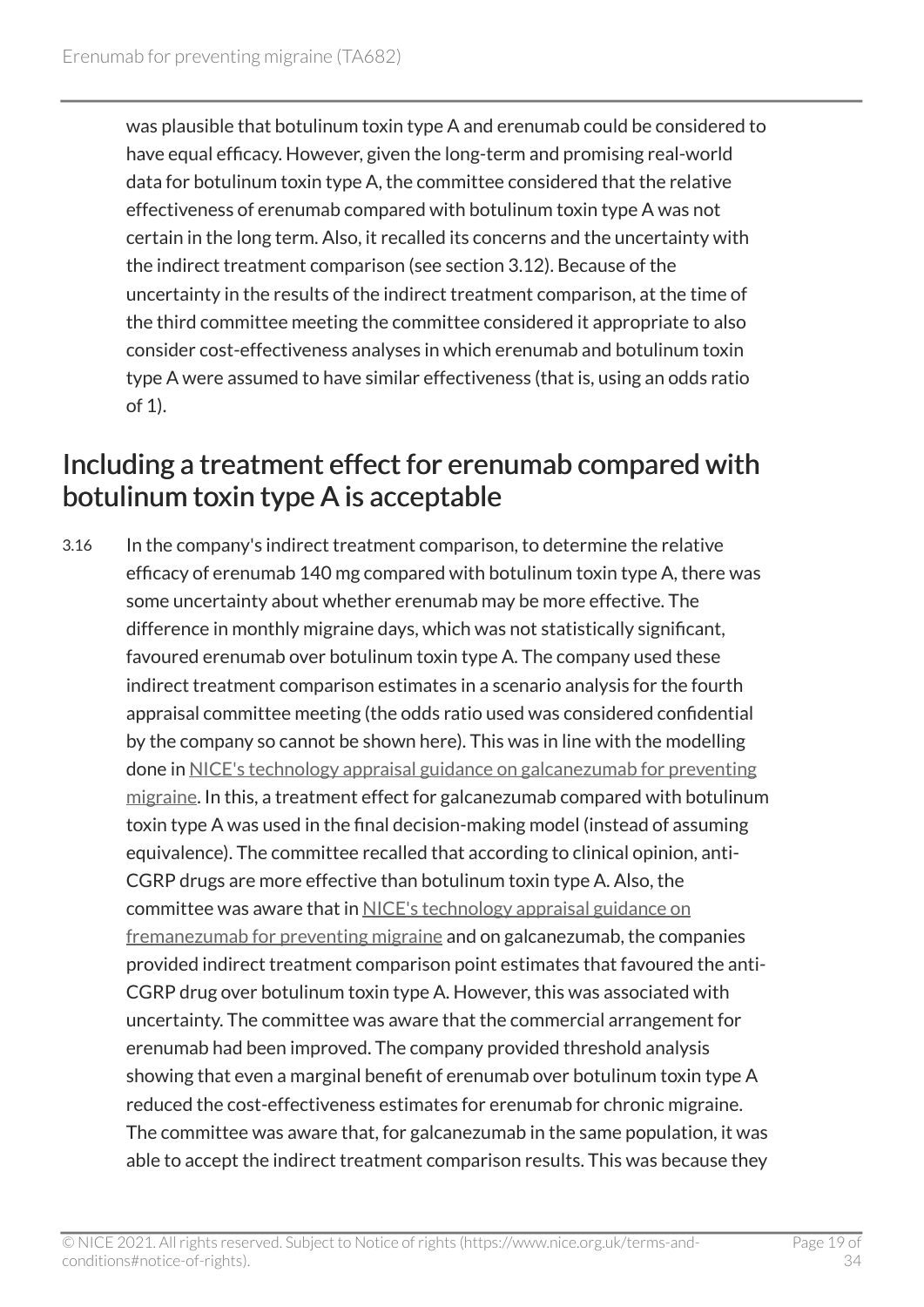showed a positive effect for galcanezumab compared with botulinum toxin type A in terms of monthly migraine days. The evidence for erenumab was similar, so the committee agreed that this treatment effect should be taken into account in its decision making.

### <span id="page-19-0"></span>Modelling long-term treatment effectiveness

#### <span id="page-19-1"></span>While people stay on treatment, it is reasonable to assume that the treatment effect does not wane over time

3.17 The company's model assumed that the treatment effect stayed constant while people were on treatment. The committee was aware, however, that in other chronic conditions the effects of monoclonal antibodies can wane over time. It noted that the company had provided a scenario during clarification that incorporated a treatment waning effect. In this, health state costs and utilities for erenumab and botulinum toxin type A were linearly reduced over 10 years until they were in line with best supportive care. The ERG had also modelled this and another scenario whereby treatment effect waned over a 5-year period. At consultation, the company provided an additional treatment waning scenario whereby treatment waning started at 5 years and waned over a 10-year period. The committee was not presented with any evidence to suggest that erenumab would follow this type of waning pattern. After the second meeting, the company commented that in the ERG's 5- and 10-year waning scenarios, health state costs and health state utilities were reduced for people whose migraine responded to treatment. However, treatment was not stopped as efficacy waned; therefore, treatment costs continued to accrue over the long term. The company considered these as extreme scenarios because treatment should be stopped if people no longer have a clinically meaningful benefit (see [section](#page-20-0) 3.19). The company therefore submitted an alternative scenario that used an additional discontinuation rate instead of a waning assumption, along with longer-term clinical data from an open-label extension study in episodic migraine. The committee agreed that treatment waning effect and treatment discontinuation are 2 separate issues, and adjusting the discontinuation probabilities does not reflect the uncertainty of potential waning (see [section](#page-20-1) 3.18). The long-term clinical data from the extension study showed that low numbers of people withdrew from erenumab treatment because of a lack of efficacy. The committee was aware of conflicting clinical expert opinion as to whether treatment resistance could occur with erenumab. At the second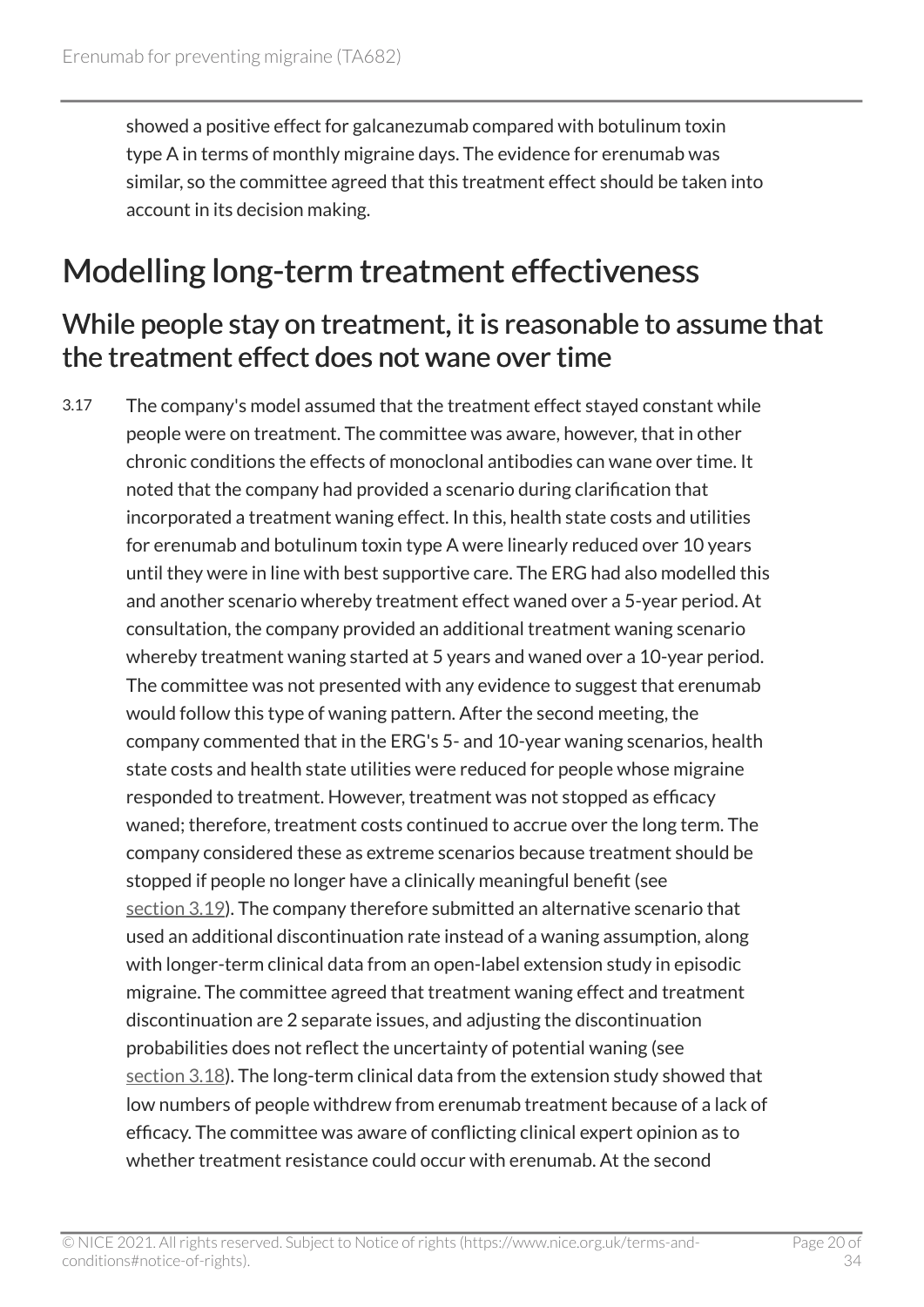committee meeting the clinical expert suggested that erenumab's mechanism of action as a CGRP inhibitor meant that it may not be associated with a treatment waning effect. However, the committee also noted that a clinical expert at consultation thought that development of treatment resistance was possible. The committee noted that in the erenumab clinical trials, the number of people who developed neutralising antibodies to erenumab was low (approximately 0% to 3%). To date there is no evidence of the impact of anti-erenumab antibody development on efficacy and safety. The committee understood that if a person did develop anti-erenumab antibodies, waning is unlikely to be linear over time because efficacy would be lost quickly. Based on the evidence available, the committee considered that it was reasonable to assume that the treatment effect does not wane over time.

#### <span id="page-20-1"></span>The company's additional treatment discontinuation scenario is not appropriate

3.18 After the second meeting, the company submitted another scenario analysis that used an additional discontinuation rate as an alternative to treatment waning (see [section](#page-19-1) 3.17). In this scenario, an annual discontinuation rate of 10% because of loss of efficacy was applied in addition to the 2.38% all-cause discontinuation rate already in the company's base case. This additional discontinuation rate was applied to both the erenumab and botulinum toxin type A treatment arms in the model. The ERG agreed that loss of efficacy may result in treatment discontinuation, but the company's scenario did not reflect the gradual loss of effectiveness that would likely occur before treatment was stopped. This was because people were taken off treatment without any loss of effectiveness in this company scenario. The committee considered that the longer-term data for erenumab submitted by the company after the second meeting (see [section](#page-11-0) 3.9) did not support this level of treatment discontinuation because of loss of efficacy. The data showed that only 5.6% of people taking the 140 mg dose of erenumab stopped treatment, and none of them because of loss of efficacy. Approximately half of these people had asked to stop treatment, but the reasons for stopping were unknown. The committee concluded that the company's additional treatment discontinuation scenario was not appropriate.

### <span id="page-20-0"></span>Applying a negative stopping rule is appropriate

3.19 The company's model assumed that treatment would be stopped for people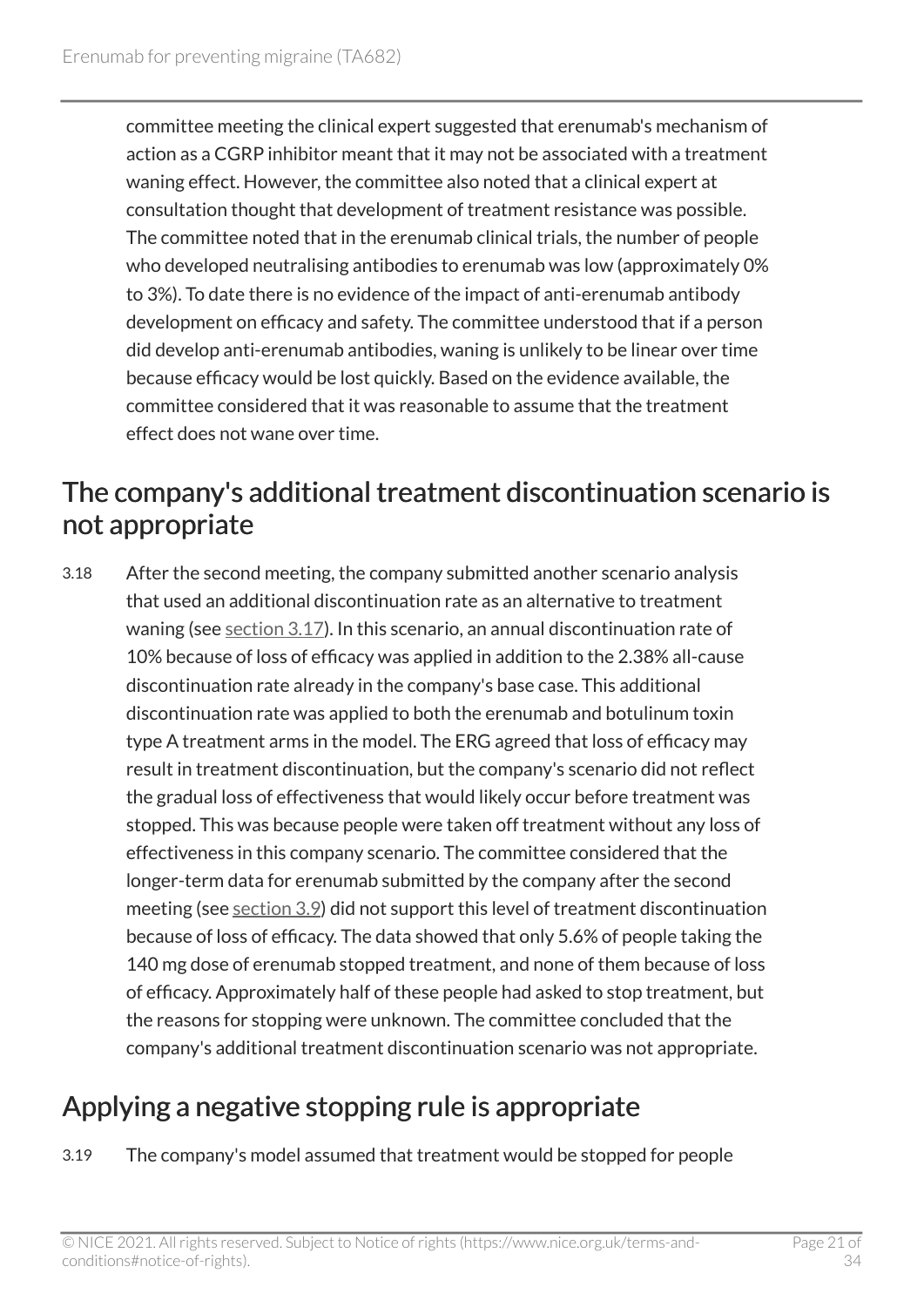who did not respond to erenumab at 3 months (a negative stopping rule). The clinical experts had noted that applying a rule using a 50% reduction in monthly migraine days would accurately reflect the efficacy of episodic migraine treatments in clinical practice. Similarly, a 30% reduction in monthly migraine days would be appropriate for chronic migraine (see [section](#page-7-2) 3.3). The committee considered the 30% threshold for the chronic migraine group to be appropriate and consistent with [NICE's technology appraisal guidance on botulinum toxin](https://www.nice.org.uk/guidance/ta260) [type](https://www.nice.org.uk/guidance/ta260) A and BASH's guidelines. The committee concluded that it was appropriate to include a negative stopping rule at 3 months in the economic model if there was no response to treatment. No response was defined as less than a 30% reduction (for chronic migraine) or 50% reduction (for episodic migraine) in monthly migraine days at the 12-week assessment.

### The company's positive stopping rule scenarios are not appropriate

3.20 The clinical experts explained that in practice, if migraine responds to treatment, some people may try a treatment break. The committee also noted the clinical experts' written comments that some people may stay on treatment indefinitely. The committee recalled that the company's base-case modelling reflected a constant treatment effect over a lifetime time horizon. At consultation the company presented 2 positive stopping scenarios, which assumed that people staying on treatment would be reassessed after 64.5 weeks. After that, 20% of people would stop treatment, while the remainder would resume treatment and be reassessed at 76.5-week intervals. In the first scenario, people who stop treatment would continue to benefit from erenumab for the lifetime time horizon of the model without incurring the costs. The committee was aware that there was no evidence to show the duration of treatment benefit (see [section](#page-19-1) 3.17), or maintenance of constant benefit, once treatment had been stopped. The patient expert explained that once erenumab treatment was stopped the benefit was maintained for only a short time before the migraine returned. In the second scenario, people who stop treatment would return to monthly migraine days based on the placebo arm of the trial. The committee did not consider this scenario appropriate either because erenumab would need to be restarted for these people and the company's model did not allow this once the positive stopping rule was applied. The committee therefore concluded that the positive stopping scenarios were not appropriate for consideration.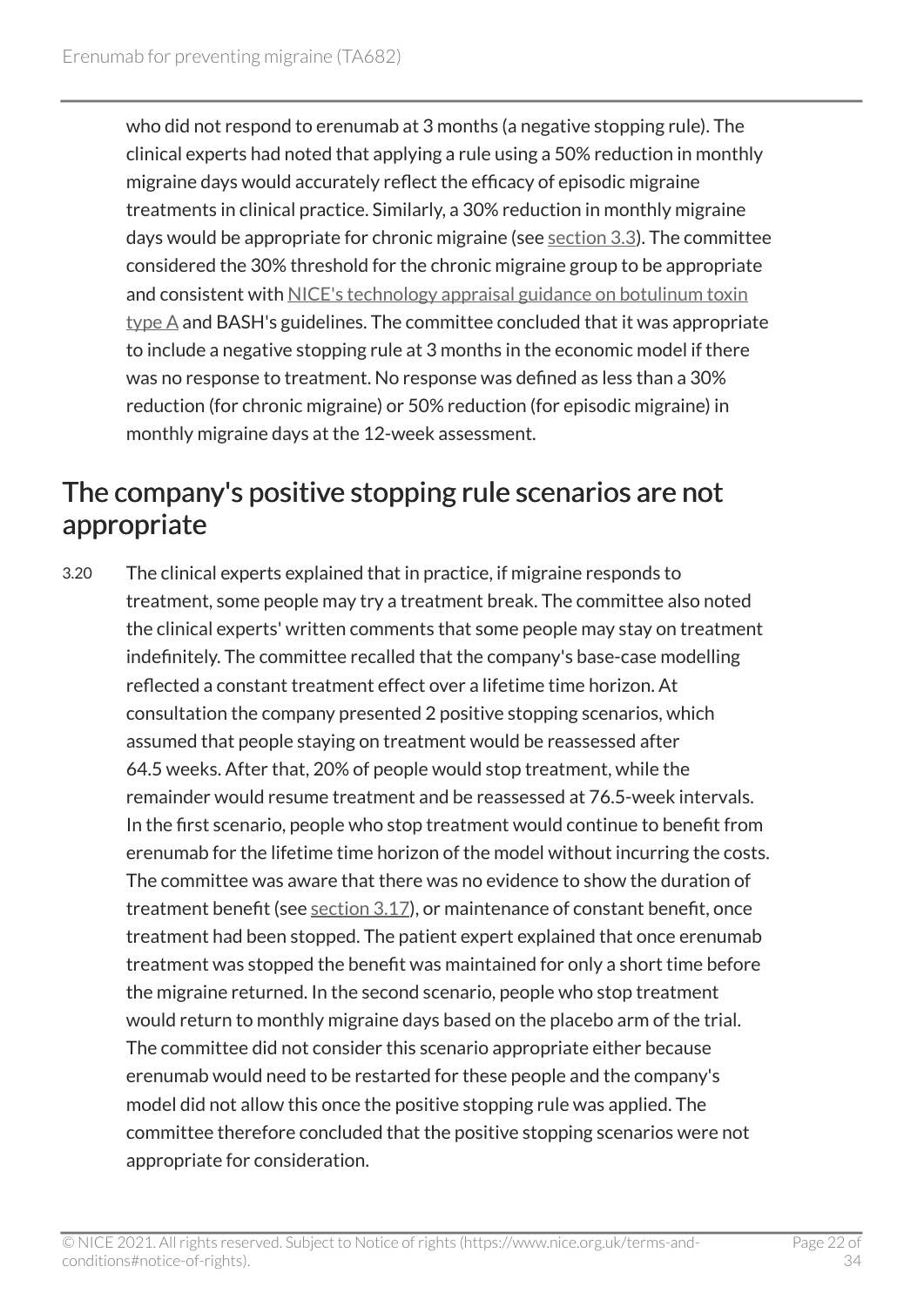### <span id="page-22-1"></span>It is acceptable to account for a loss of the placebo effect when migraine responds to best supportive care

3.21 In the company's modelling at the time of the third appraisal committee meeting, the treatment effect for people whose migraine responded to best supportive care was maintained for the lifetime time horizon of the model. In the model, everyone who stopped treatment (regardless of the treatment they had) maintained the same improvement in monthly migraine days as for people whose migraine did not respond (rather than continuing with any on-treatment improvement). For the fourth appraisal committee meeting, the company did a scenario analysis in which people whose migraine responded to best supportive care reverted to baseline monthly migraine days at the end of year 1 (a sudden and full loss of placebo effect). Everyone stopping treatment was assumed to return to baseline monthly migraine days. The company considered this to be a slightly more conservative approach than that taken in [NICE's technology](https://www.nice.org.uk/guidance/ta659) [appraisal guidance on galcanezumab](https://www.nice.org.uk/guidance/ta659) and [fremanezumab](https://www.nice.org.uk/guidance/ta631). When applying this assumption, the cost-effectiveness estimates for erenumab compared with best supportive care improved. The committee accepted this approach and used it for decision making.

# <span id="page-22-0"></span>**Utilities**

### Utility values used in the model are highly uncertain

3.22 The company collected quality-of-life data in study 295 (chronic migraine), STRIVE and ARISE (episodic migraine) using the Migraine-Specific Quality of Life Questionnaire (MSQ) and in LIBERTY (episodic migraine) using the EQ-5D-5L. The utility values used in the model were generated from mapping MSQ results to EQ-5D-3L using the Gillard et al. 2012 algorithm. The company explained that the EQ-5D-5L data collected in LIBERTY were not sensitive to changes in quality of life with migraine because the questionnaire was given on appointment days, and asked people about their quality of life on that day. If a person was having a migraine that day, they would likely rearrange their appointment. So the company considered that the EQ-5D-5L data were collected when the person did not have migraine, and were therefore not appropriate to use in the model. It considered the MSQ to be more appropriate because it had a 4-week recall period. The clinical experts explained that in clinical practice they use the HIT-6 and MIDAS tools, not the MSQ, to measure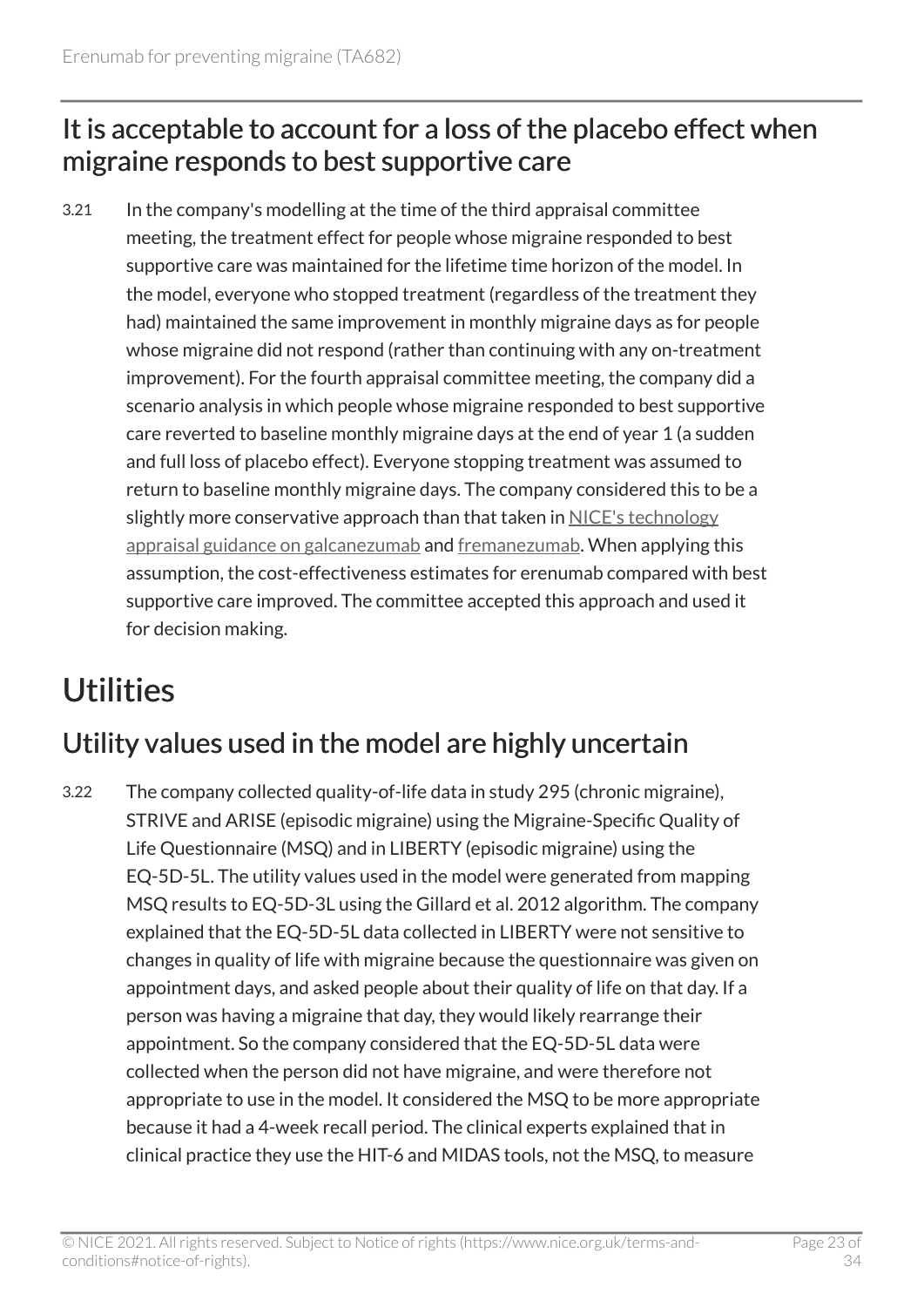quality of life, so it was not known whether MSQ was the best available measure of quality of life. The committee agreed that the rationale for using MSQ instead of direct EQ-5D-5L data was plausible. However, the committee considered that the actual utility values generated from mapping the MSQ data to EQ-5D-3L may be underestimates, given that they were low (average values ranged from 0.466 to 0.784 across the different health states). However, it recognised that the baseline values for people with chronic migraine represented people having on average about 15 migraine days a month. Given the before and after effects of migraine described by the patient experts (see [section](#page-6-3)  $3.1$ ) the low utility value of 0.466 could accurately represent quality of life. The committee was also aware that the MSQ data had been mapped to EQ-5D-3L in NICE's technology [appraisal guidance on botulinum toxin type](https://www.nice.org.uk/guidance/ta260) A and that the utility values used were broadly similar. The committee understood that the MSQ data were based on the full trial population, and not just on those for whom at least 3 previous treatments had failed. Also, there were separate mapping algorithms for chronic and episodic migraine but because of small patient numbers these had been applied at the individual patient level based on the number of migraine or headache days at baseline, which created more uncertainty. The committee noted that the utility data were a key driver of the cost-effectiveness estimates. It was concerned about the reliability of the values given the uncertainty of using data from a broader population and mapping this to EQ-5D-3L. On balance, the committee concluded that the utility values used in the model may be reasonable but were uncertain.

#### Applying a mode of administration utility decrement to botulinum toxin type A is not appropriate

3.23 The company provided scenario analyses which incorporated a utility decrement associated with the mode of administration of botulinum toxin type A. The company suggested that treatment with botulinum toxin type A leads to an increased burden on people compared with treatment with erenumab because of the number of injections needed in the head and neck. At consultation clinical experts noted that erenumab could have a reduced burden on people compared with botulinum toxin type A. However, other comments received during consultation suggested that long-term real-world evidence showed an improvement in quality of life with botulinum toxin type A compared with best supportive care. The company's scenario used a vignette-based timetrade-off utility valuation study, done in the UK, to derive mode of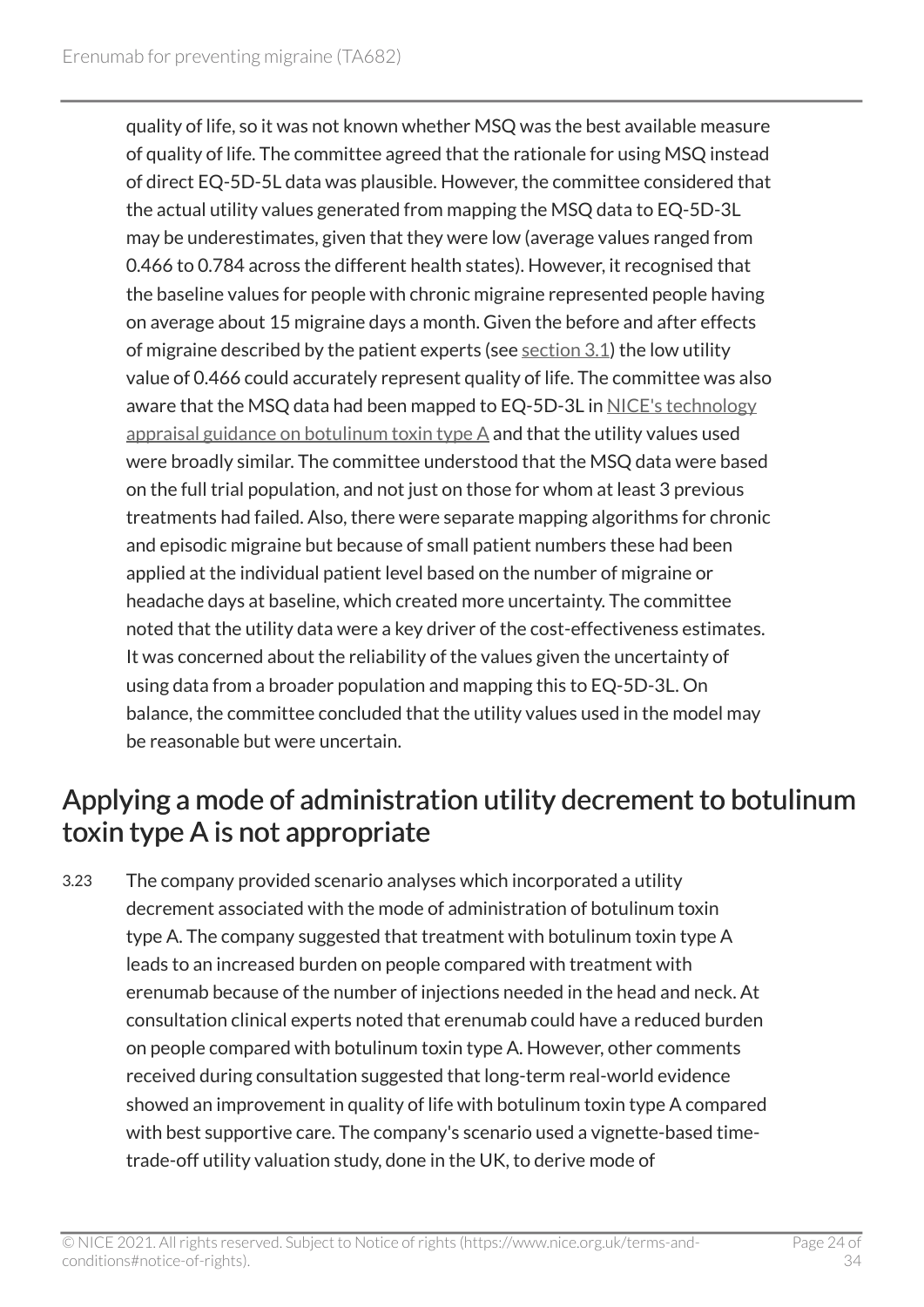administration decrements for migraine prophylaxis treatments relative to erenumab. The decrements were applied additively to each monthly migraine day-specific utility value throughout the model. The committee noted that when the utility decrement scenario was applied the total quality-adjusted life years (QALYs) for botulinum toxin type A were lower than for best supportive care. It considered that this scenario was not clinically plausible. The committee concluded that applying a mode of administration utility decrement to botulinum toxin type A was not appropriate.

### <span id="page-24-0"></span>It is acceptable to use differential utilities in the modelling

3.24 The company's original modelling used equal utilities for a health state, regardless of treatment received. The committee recognised that there was some evidence of a treatment effect for erenumab beyond a decrease in monthly migraine days. NICE asked the company for any evidence it had to support the use of differential utilities, capturing treatment benefit beyond a decrease in monthly migraine days, which it had not provided before. The company initially submitted analyses based on a regression model, but the ERG had major concerns about the company's approach. It noted that the regression model was flawed and should not be used. This was because the estimated differential utility (using a 'treatment' covariate where baseline observations were categorised as best supportive care) partly included the placebo effect. In response, the company amended its approach to address the ERG's concerns. It used separate regression models, including one where baseline quality-of-life data were included with monthly migraine days as the only covariate. Postbaseline quality-of-life data were included in a second regression model with monthly migraine days and treatment as covariates. In this way, separate regression models were used to generate 'off-treatment' utility values and 'ontreatment' utility values, with values differing between erenumab 140 mg and placebo for a given frequency of monthly migraine days. The ERG thought that the company's updated regression models had been implemented correctly and the company's face validity checks were reasonable. However, the ERG preferred the approach to implementation of differential utility values by intervention and model state taken by the company in its initial differential utility analyses. The ERG carried out some scenario analyses with alternative approaches. It found that the exact approach to implement a differential treatment utility was unlikely to be a main driver of the cost effectiveness of erenumab 140 mg. In [NICE's technology appraisal guidance on galcanezumab](https://www.nice.org.uk/guidance/ta659),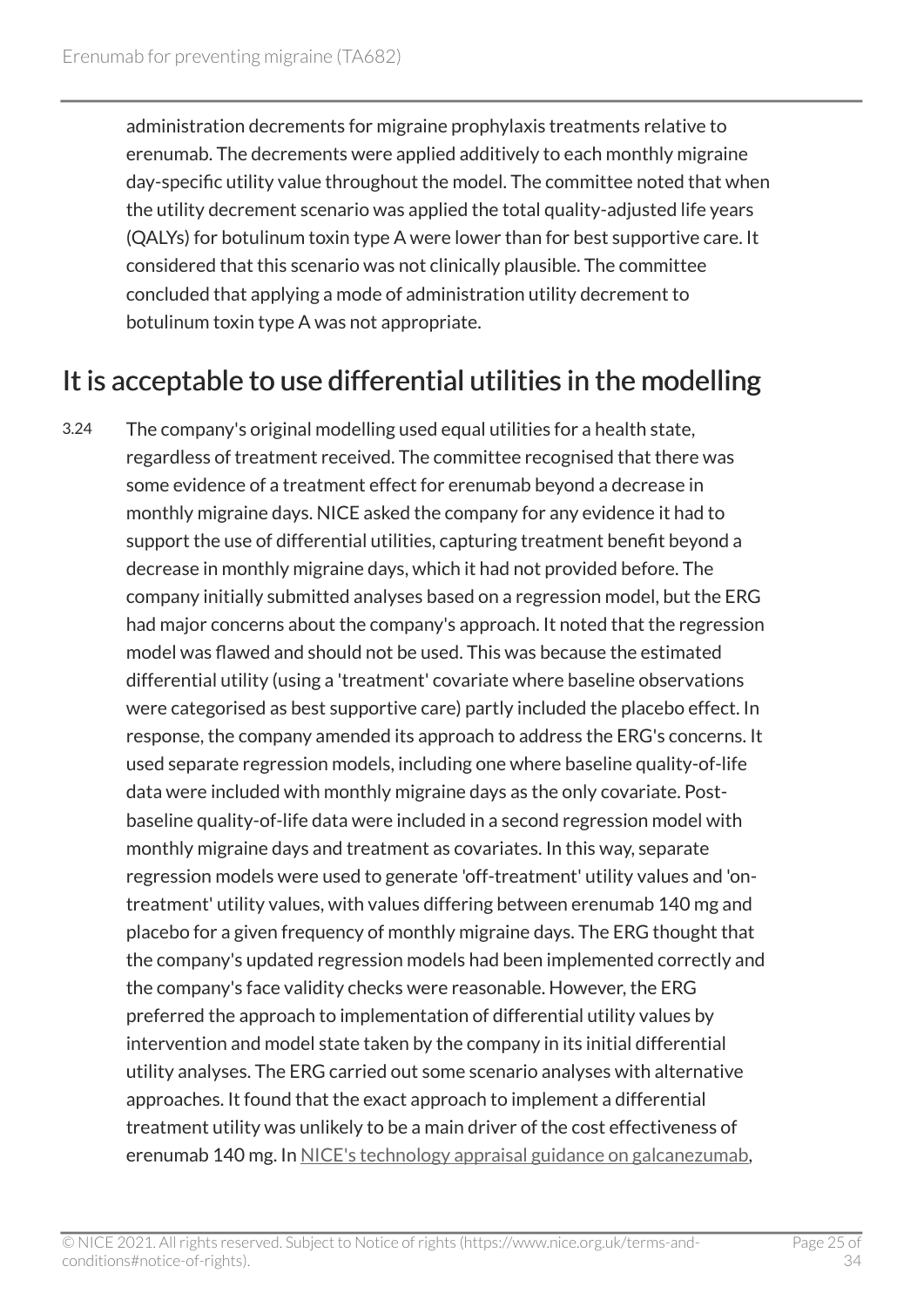the committee accepted the use of differential utilities for a health state depending on the treatment used. The committee was satisfied that it had seen enough evidence to support the use of differential utilities for erenumab. It considered that, regardless of the exact implementation approach taken, it was acceptable to use differential utilities in the modelling.

### <span id="page-25-2"></span>It is appropriate to adjust health state utilities for age in the model

3.25 [NICE's guide to the methods of technology appraisal](https://www.nice.org.uk/process/pmg9/) states that adjustments to utility values, for example for age or comorbidities, may sometimes be needed. When extrapolating health-related quality-of-life data over long time horizons, it is often considered appropriate to adjust for age. This reflects the natural decline in health-related quality of life over time, and ensures utilities do not exceed general population values at a given age. For the fourth appraisal committee meeting, the company did a scenario analysis to use age-adjusted utilities in its modelling. It used a common methodology with utility values weighted based on age decrements for the UK general population (Ara and Brazier 2010). The committee noted that this adjustment did not have a large effect on the cost-effectiveness estimates and considered it appropriate to include in its decision making.

### <span id="page-25-0"></span>**Costs**

#### <span id="page-25-1"></span>All relevant costs for using erenumab in practice are captured in the model

3.26 The clinical experts explained that erenumab would initially be used in a secondary care specialist headache clinic. The committee recognised the advantages of a self-injectable treatment. But given the need for starting and stopping rules to ensure erenumab was used appropriately, treatment would need to be started by doctors experienced in treating migraine. The committee considered that for erenumab to be available for the most refractory cases of migraine, and to meet the monitoring requirements, additional resources would likely be needed, and that the cost of setting up these additional services should be accounted for in the model. To inform its assumptions about resource use involving healthcare professionals, the company had used results from a National Health and Wellness Survey involving people across Europe (including the UK), which aimed to characterise migraine burden from the patients'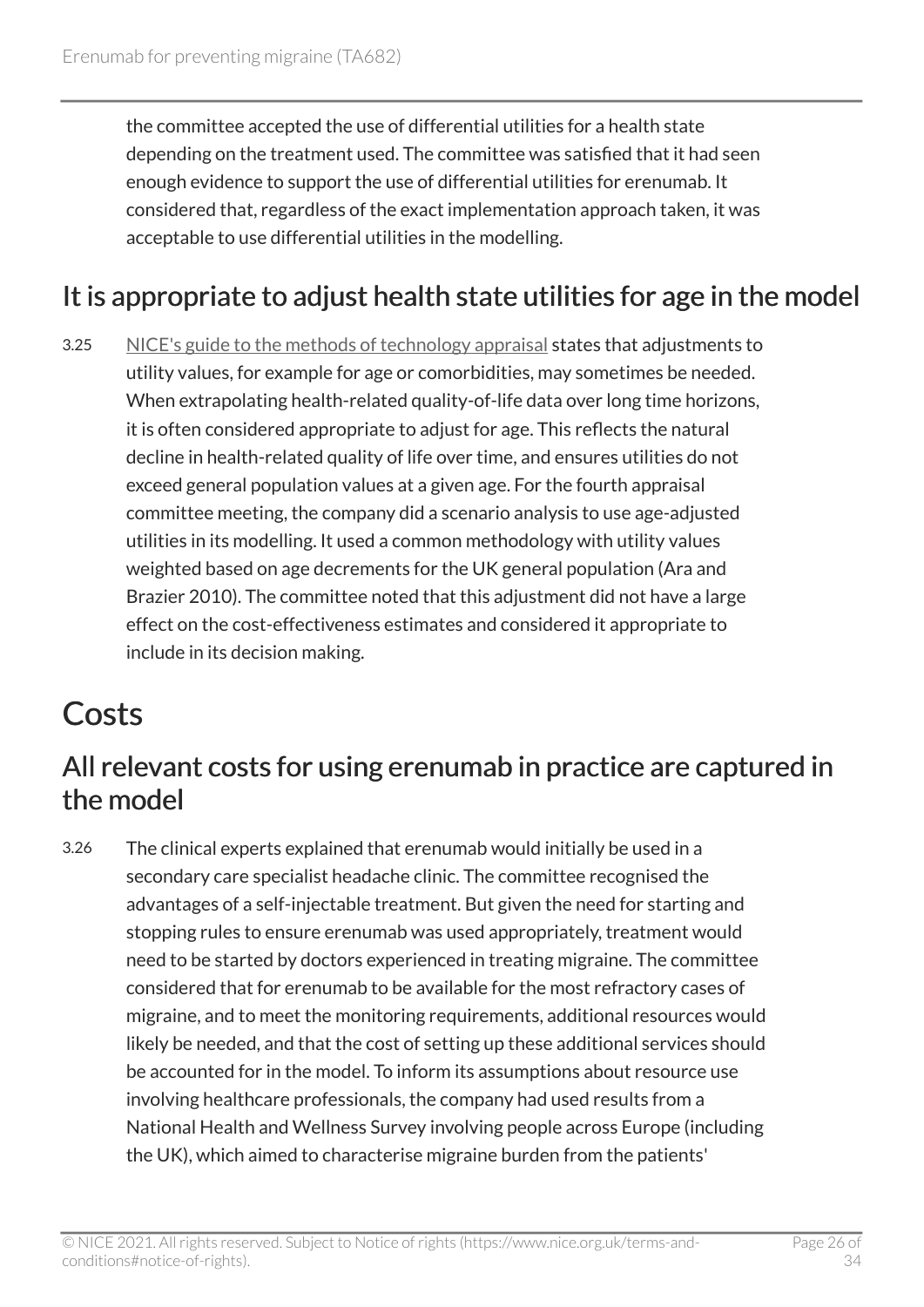perspective. However, the company assumed that the results, which were grouped into categories based on the number of headache days per month, approximated resource use per migraine day. Consultation comments from clinical experts noted that erenumab treatment would be started in a specialist headache clinic, but the person would be trained to self-administer treatment at home. Consultation comments suggested that self-administration is important because it gives people a sense of control. Further comments from clinical experts suggested that using erenumab in practice is unlikely to affect referrals to specialist services because this was not the case when botulinum toxin type A became available. Also, these people are already being seen in specialist clinics. At consultation the company updated its economic model to include the appropriate triptan injection price, which the committee accepted. After the appeal, the company incorporated an anti-CGRP administration cost (a 30-minute appointment with a nurse in hospital) in its modelling. This was applied for 10% of patients having erenumab. This was in line with the modelling in previous appraisals of anti-CGRP drugs for migraine. The committee was satisfied that all relevant costs were captured in the modelling.

## <span id="page-26-0"></span>Cost-effectiveness estimates

#### The company's updated cost-effectiveness analyses are appropriate for decision making

- 3.27 At consultation the updated company's base case included populations with chronic migraine and high-frequency episodic migraine only. The committee recalled that the high-frequency episodic migraine population was not a distinct group (see [section](#page-10-0) 3.8) and therefore agreed that it should not consider the cost-effectiveness analyses for this population further. After the appeal, the company provided updated cost-effectiveness analyses for chronic and episodic migraine, and included the following assumptions and scenarios:
	- a revised commercial arrangement (confidential simple discount only)
	- evidence for erenumab compared with botulinum toxin type A and best supportive care (chronic migraine) or best supportive care only (episodic migraine; see [section](#page-7-3) 3.4)
	- differential utilities for erenumab 140 mg compared with placebo (see [section](#page-24-0) 3.24)
	- a negative stopping rule (see [section](#page-20-0) 3.19)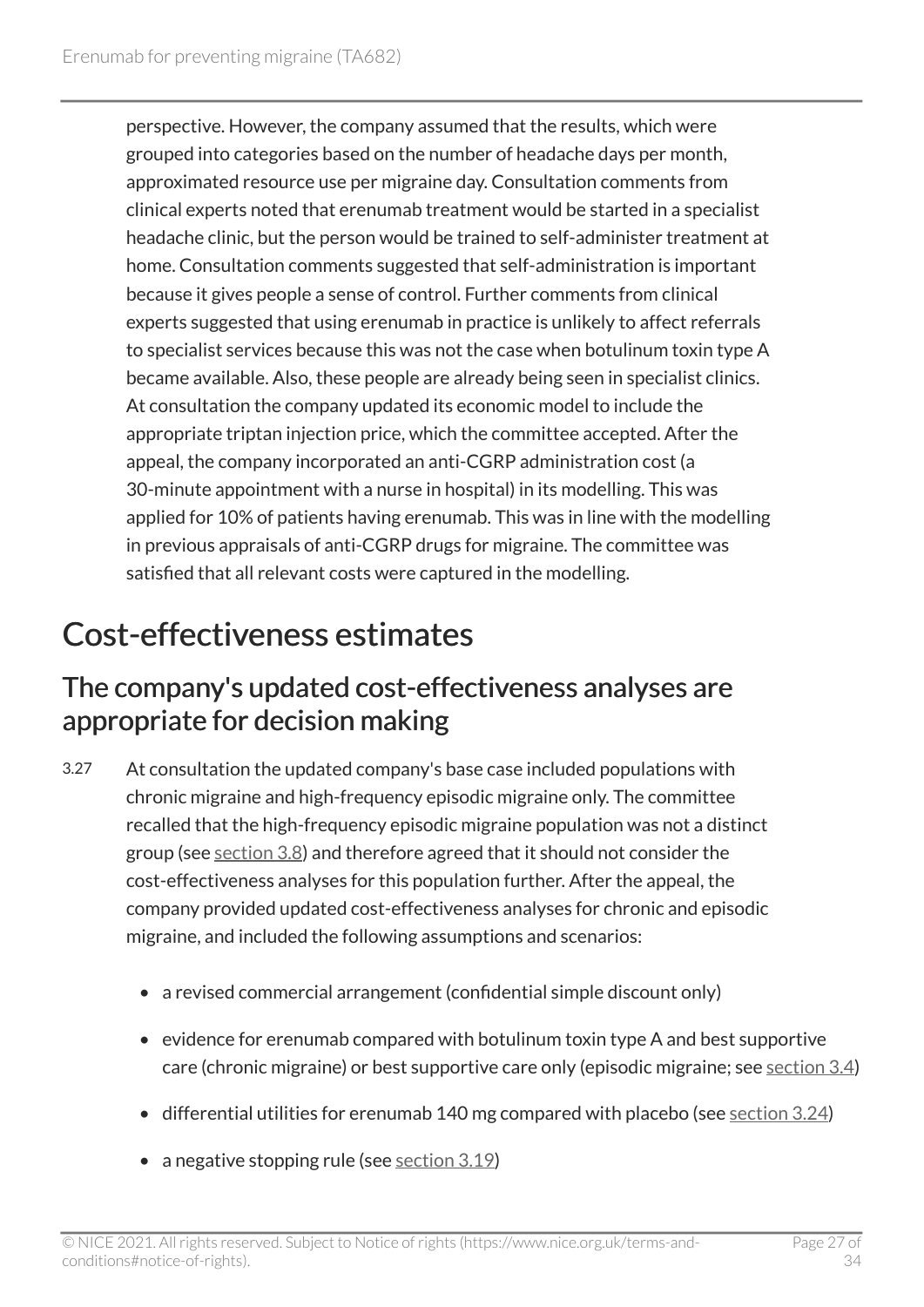- a scenario including administration costs for 10% of people having erenumab (see [section](#page-25-1) 3.26)
- a scenario including age-adjusted utilities (see [section](#page-25-2) 3.25)
- a scenario with loss of placebo effect after 1 year for people whose migraine responded to best supportive care (see [section](#page-22-1) 3.21)
- a scenario with a greater treatment effect for erenumab than for botulinum toxin type A (instead of assuming equivalence) from the indirect treatment comparison (see [section](#page-18-0) 3.16).

All of the company's incremental cost-effectiveness ratios (ICERs) presented at the fourth committee meeting included a confidential commercial arrangement. The ICERs were considered confidential by the company and cannot be reported here. Most of the ICERs were around £20,000 per QALY gained, with many below that. The committee noted that the ERG was able to reproduce the company's costeffectiveness estimates, for both the chronic migraine and episodic migraine populations. The committee concluded that the company's updated cost-effectiveness analyses were appropriate for decision making.

#### Erenumab is cost effective for chronic migraine and for episodic migraine after 3 preventive treatments have failed

- 3.28 The committee recalled that:
	- It had concluded that high-frequency episodic migraine was not a distinct group and that it should not consider the cost-effectiveness analysis for this population further (see [section](#page-10-0) 3.8).
	- The treatment effect does not wane over time (see [section](#page-19-1) 3.17).
	- It was not appropriate to include an additional discontinuation rate along with the company's original 2.38% rate for all-cause discontinuation every 12 weeks (see [section](#page-20-1) 3.18).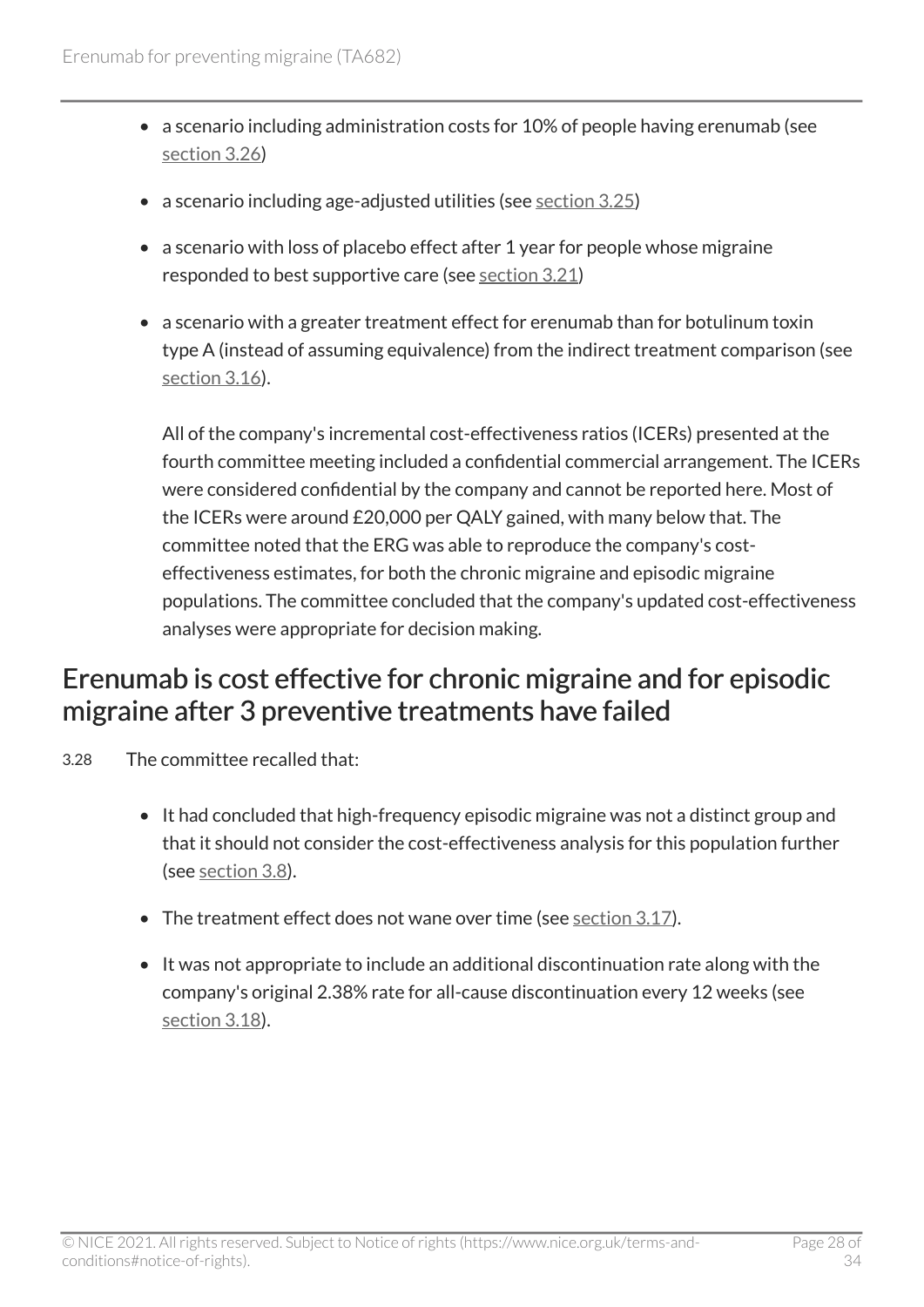- It was appropriate to include a treatment effect favouring erenumab over botulinum toxin type A in chronic migraine, because evidence supporting this from an indirect treatment comparison was provided. Also, threshold analysis showed that even a marginal treatment effect made erenumab much more cost effective than when erenumab and botulinum toxin type A were assumed to have equal effectiveness (see [section](#page-18-0) 3.16).
- It was appropriate to use differential utilities in the analysis. This was because of the evidence supporting a treatment benefit for erenumab compared with placebo beyond a reduction in monthly migraine days. It was also because of the company's revised regression modelling with off-treatment and on-treatment utilities, with values differing for erenumab 140 mg and placebo for a given frequency of monthly migraine days (see [section](#page-24-0) 3.24).
- The model should use a standard method of adjusting utilities for age over a long time horizon (see [section](#page-25-2) 3.25).
- Administration costs for erenumab should be applied for 10% of people having it (see [section](#page-25-1) 3.26).
- The modelling should account for a loss of the placebo effect in people whose migraine responded to best supportive care (see [section](#page-22-1) 3.21).

The committee was aware that the ICERs were highly sensitive to the assumption about the effectiveness of erenumab compared with botulinum toxin type A. It preferred a fully incremental analysis, that is, a combined single analysis in which best supportive care is compared with botulinum toxin type A, which in turn is then compared with erenumab. The committee took its preferences into account after the fourth meeting, including the updated confidential commercial arrangement for erenumab and the confidential Commercial Medicines Unit price for botulinum toxin type A. It agreed that most of the plausible cost-effectiveness estimates were below £20,000 per QALY gained. The committee concluded that erenumab was cost effective for chronic migraine and for episodic migraine after 3 preventive treatments have failed.

## <span id="page-28-0"></span>Other factors

### No adjustments are needed for equality

3.29 No equalities issues were identified by the company. The clinical and patient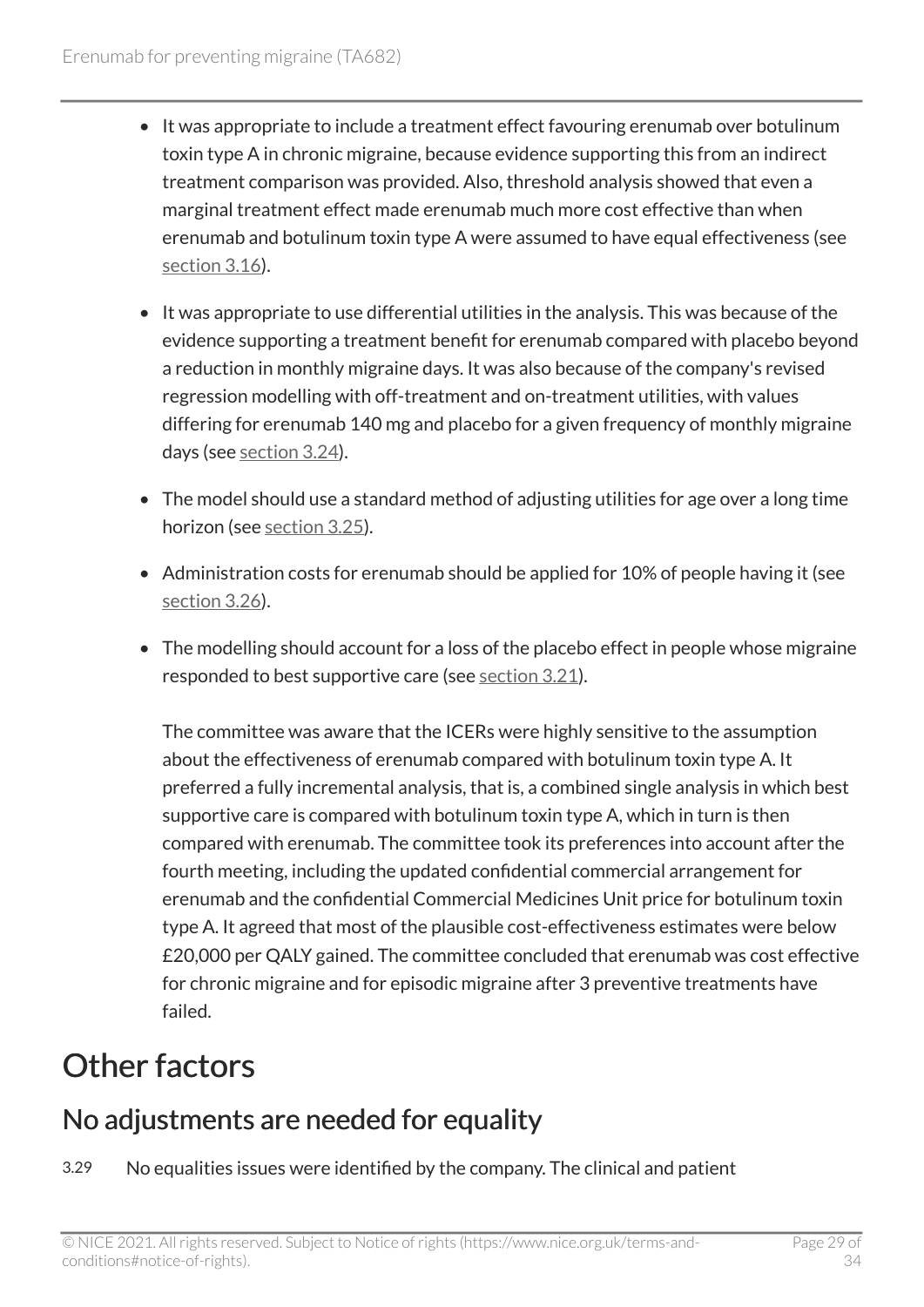submissions highlighted that migraine can be classed as a disability under the Equality Act 2010. Because migraine is most common in people of working age and affects more women than men, women may be further disadvantaged in the workplace. It was also noted that there may be unequal access to specialist headache clinics and botulinum toxin type A. The committee considered these issues and noted that unequal access was not associated with a protected characteristic. So, it concluded that no specific adjustments were needed to NICE's methods in this case.

#### All relevant aspects of erenumab are captured in the economic modelling

3.30 Erenumab was considered innovative when first discussed by the committee. In its original submission, the company explained that erenumab was a first-inclass therapy and therefore a step change in the management of migraine. But now, 2 other anti-CGRP drugs have been recommended for use in the NHS to treat migraine. The committee accepted the use of differential utilities (capturing erenumab's benefit beyond a reduction in monthly migraine days), and a treatment benefit of erenumab compared with botulinum toxin type A for chronic migraine after at least 3 previous treatments have failed. So it considered that all relevant aspects of erenumab were captured in the economic modelling.

# <span id="page-29-0"></span>**Conclusion**

#### Erenumab is recommended for chronic migraine after 3 or more preventive treatments have failed

3.31 The committee considered the evidence that erenumab was clinically effective (at 140 mg) in chronic migraine when compared with best supportive care and when response was measured as a 50% or greater reduction in monthly migraine days (see [section](#page-9-1) 3.6). However, it considered that a 30% reduction in monthly migraine days was more clinically relevant (see [section](#page-7-2) 3.3), and treatment should be stopped if this is not achieved. It considered that there was a high degree of uncertainty about whether erenumab was more clinically effective than botulinum toxin type A (see [section](#page-14-1)  $3.12$ ). But after the company provided further evidence from an indirect treatment comparison, it agreed that it was appropriate to assume a treatment benefit of erenumab over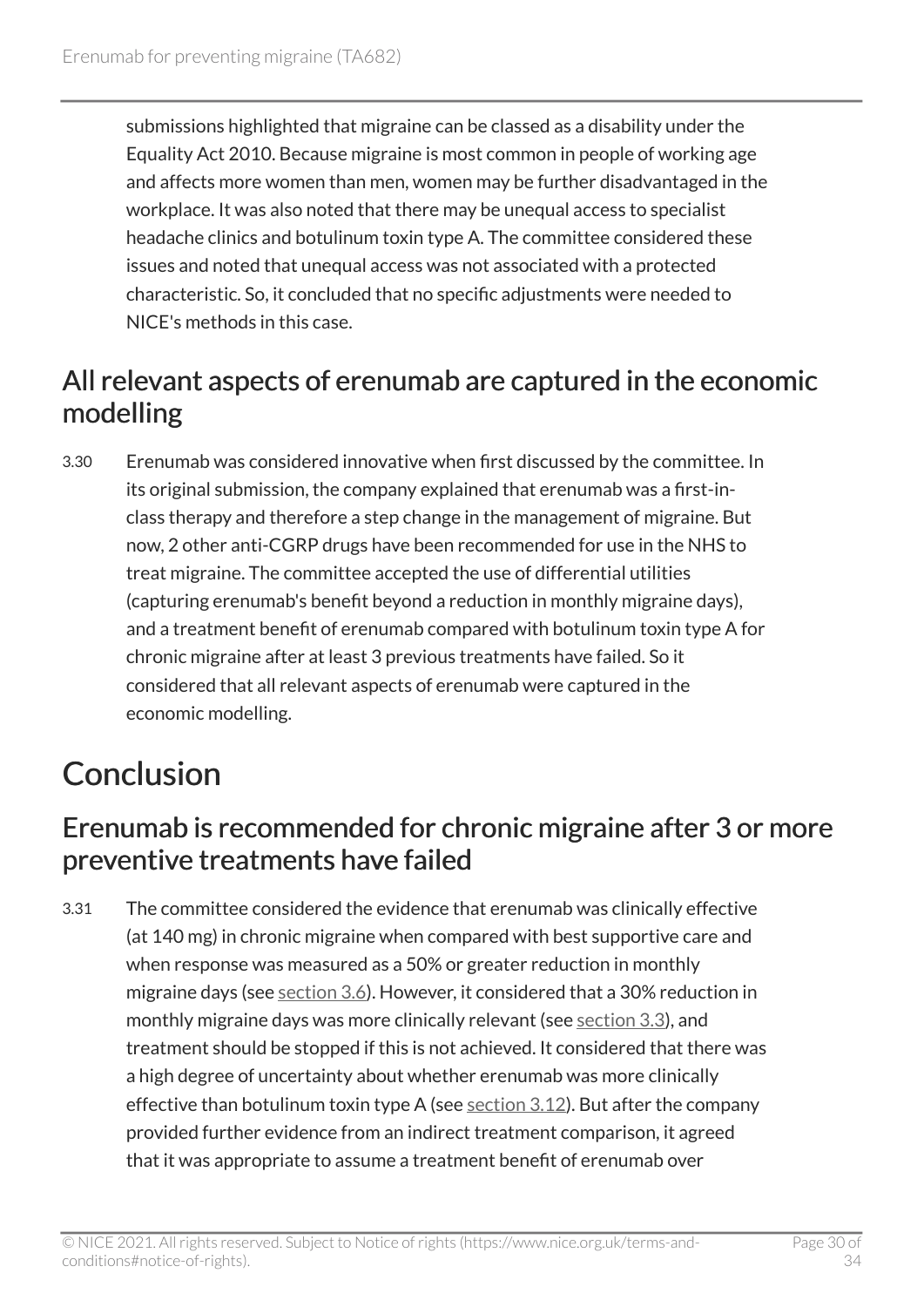botulinum toxin type A (see [section](#page-18-0) 3.16). The committee considered the substantial effect of this assumption on the ICER, which was within the range usually considered a cost-effective use of NHS resources. Therefore, it recommended erenumab for preventing chronic migraine in adults after at least 3 preventive treatments have failed. This includes people with chronic migraine when botulinum toxin type A treatment has failed or is contraindicated. The committee was aware that numbers in these groups would reduce over time because of the introduction of anti-CGRP drugs. Erenumab should be stopped if migraine frequency does not reduce by at least 30% after 12 weeks of treatment.

#### Erenumab is recommended for episodic migraine after 3 or more preventive treatments have failed

3.32 In episodic migraine, the committee had concluded that the evidence showed that erenumab 140 mg may be clinically effective when compared with best supportive care, that is, when response was measured as a 50% or greater reduction in monthly migraine days (see [section](#page-9-0) 3.7). Treatment should be stopped if this is not achieved. It considered that the evidence to support the effectiveness of erenumab in high-frequency episodic migraine was uncertain and did not consider it further because it is not a distinct subgroup (see [section](#page-10-0) 3.8). The company presented updated analyses for erenumab for preventing episodic migraine for the fourth committee meeting. The clinical evidence supported a treatment benefit, and cost-effectiveness results were within what NICE usually considers an acceptable use of NHS resources. Therefore, the committee recommended erenumab for use in the NHS for preventing episodic migraine in adults after at least 3 preventive treatments have failed. Erenumab should be stopped if migraine frequency does not reduce by at least 50% after 12 weeks of treatment.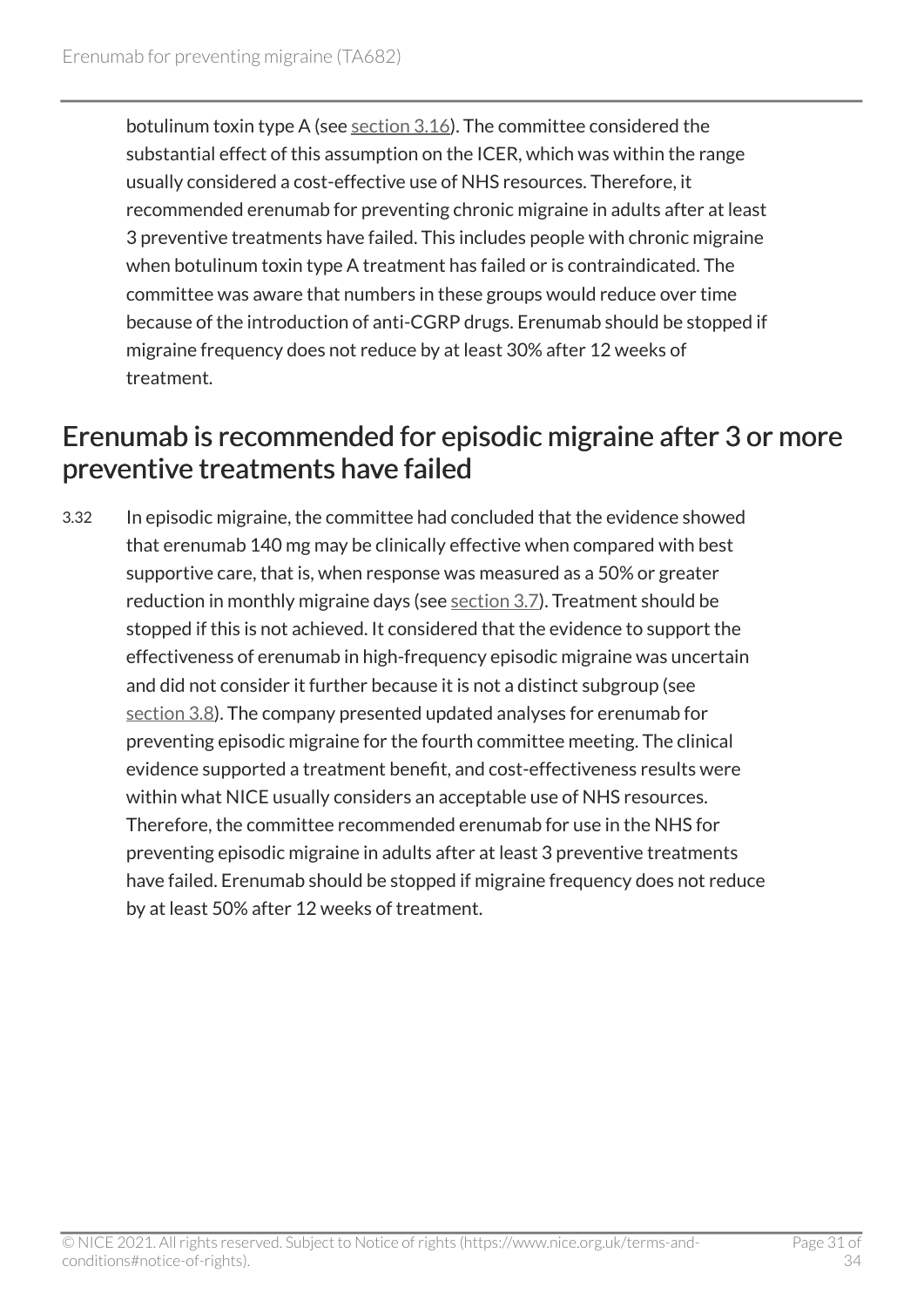# <span id="page-31-0"></span>4 Implementation

- 4.1 [Section 7\(6\) of the National Institute for Health and Care Excellence](http://www.legislation.gov.uk/uksi/2013/259/contents/made)  [\(Constitution and Functions\) and the Health and Social Care Information Centre](http://www.legislation.gov.uk/uksi/2013/259/contents/made)  [\(Functions\) Regulations 2013](http://www.legislation.gov.uk/uksi/2013/259/contents/made) requires clinical commissioning groups, NHS England and, with respect to their public health functions, local authorities to comply with the recommendations in this appraisal within 3 months of its date of publication.
- 4.2 The Welsh ministers have issued directions to the NHS in Wales on implementing NICE technology appraisal guidance. When a NICE technology appraisal recommends the use of a drug or treatment, or other technology, the NHS in Wales must usually provide funding and resources for it within 2 months of the first publication of the final appraisal document.
- 4.3 When NICE recommends a treatment 'as an option', the NHS must make sure it is available within the period set out in the paragraphs above. This means that, if a person has migraine and the doctor responsible for their care thinks that erenumab is the right treatment, it should be available for use, in line with NICE's recommendations.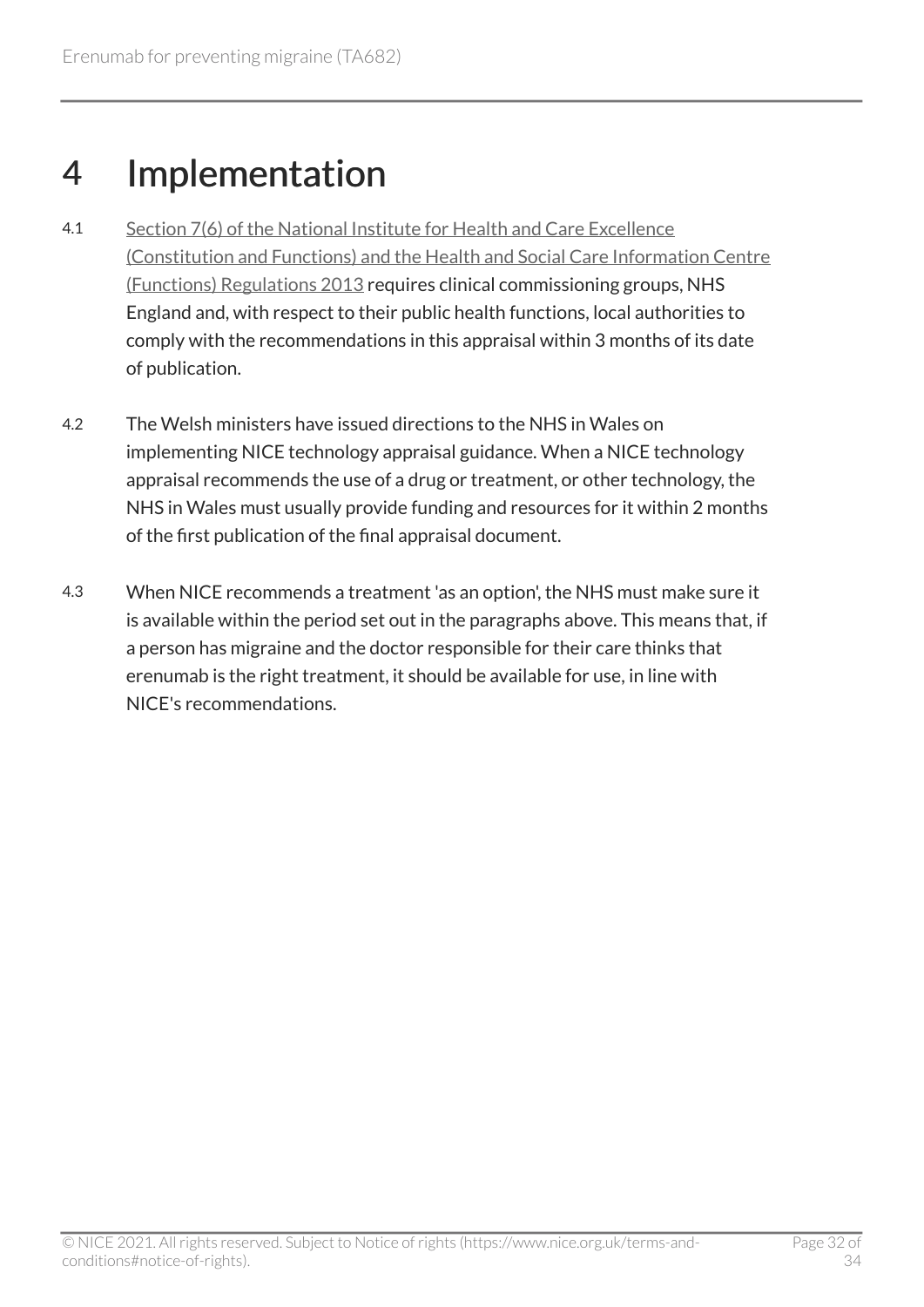# <span id="page-32-0"></span>5 Appraisal committee members and NICE project team

## <span id="page-32-1"></span>Appraisal committee members

The 4 technology appraisal committees are standing advisory committees of NICE. This topic was considered by [committee D](https://www.nice.org.uk/get-involved/meetings-in-public/technology-appraisal-committee/committee-d-members).

Committee members are asked to declare any interests in the technology to be appraised. If it is considered there is a conflict of interest, the member is excluded from participating further in that appraisal.

The [minutes of each appraisal committee meeting](https://www.nice.org.uk/get-involved/meetings-in-public/technology-appraisal-committee), which include the names of the members who attended and their declarations of interests, are posted on the NICE website.

# <span id="page-32-2"></span>NICE project team

Each technology appraisal is assigned to a team consisting of 1 or more health technology analysts (who act as technical leads for the appraisal), a technical adviser and a project manager.

#### Anna Brett, Omar Moreea, Alan Moore and Amy Crossley

Technical leads

Victoria Kelly, Nicola Hay and Caron Jones Technical advisers

#### Joanne Ekeledo, Stephanie Callaghan and Gavin Kenny

Project managers

ISBN: 978-1-4731-3976-3